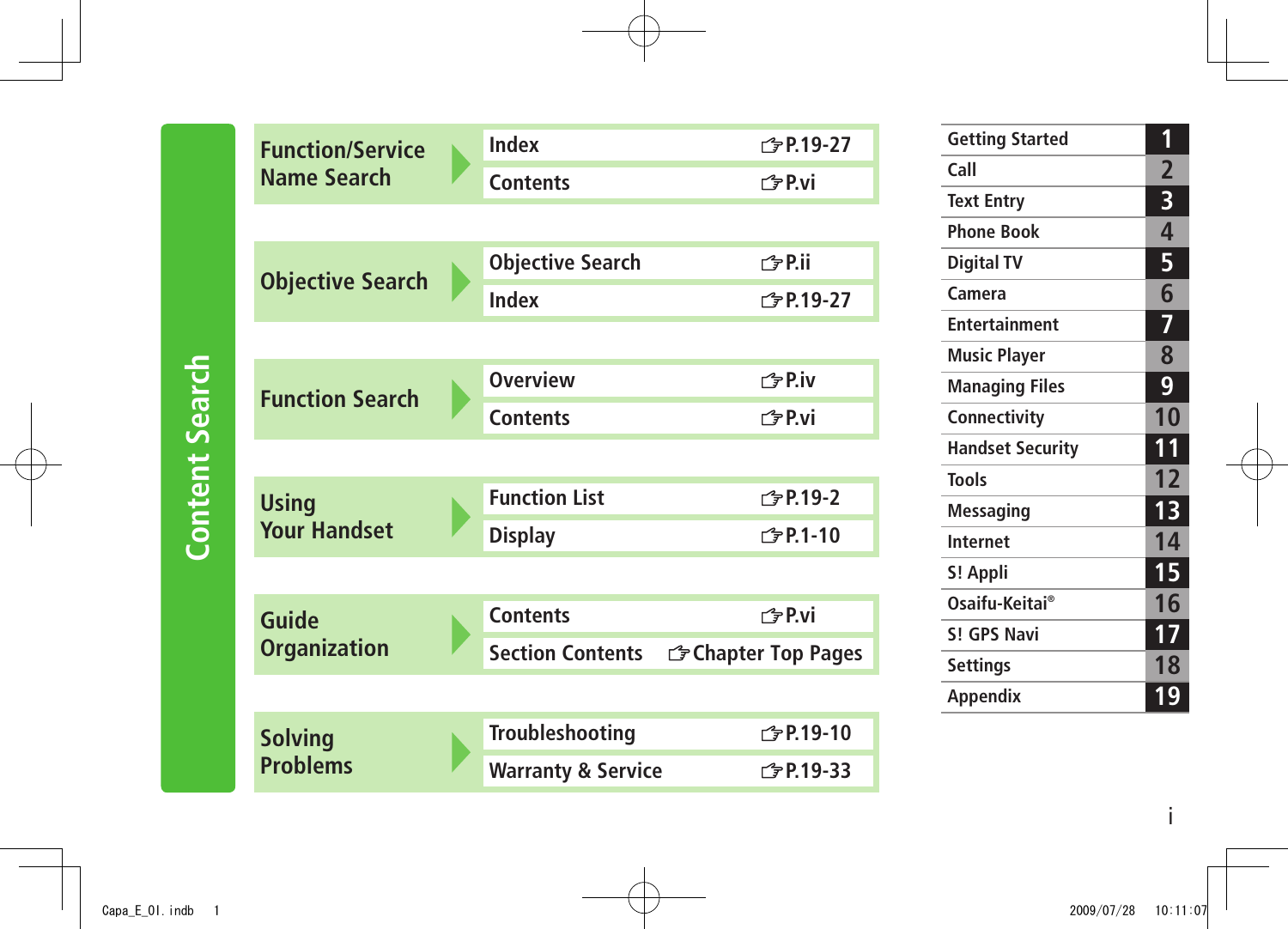|                         |                               | <b>My Phone Number</b>                  | <b>My Mail Address</b>                      |
|-------------------------|-------------------------------|-----------------------------------------|---------------------------------------------|
|                         | <b>Confirming &amp; Using</b> | Confirm your phone number on 931P       | Customized address may reduce spam.         |
|                         | My Number &                   | in Standby without navigating menus.    |                                             |
|                         |                               |                                         |                                             |
|                         | <b>My Mail Address</b>        |                                         | <b>Customizing Handset Address:</b>         |
|                         |                               | My Number: $\mathcal{F}$ P.1-30         | $\sqrt{7}$ P.13-3                           |
|                         |                               |                                         |                                             |
|                         |                               | <b>Setting Ringtones</b>                | <b>Downloading Tunes &amp; Tones</b>        |
|                         |                               | Set Chaku-Uta Full® files as ringtones. | Download music (Chaku-Uta Full®)            |
|                         | <b>Customizing</b>            |                                         | files from mobile websites.                 |
|                         | <b>931P Settings</b>          |                                         |                                             |
|                         |                               |                                         |                                             |
|                         |                               | Ringtones: <a> F.18-2</a>               | Downloading Music:<br><sub>The P.8</sub> -3 |
|                         |                               |                                         |                                             |
| <b>Objective Search</b> |                               | <b>Learning Your Handset</b>            | <b>Making Mobile Calls</b>                  |
|                         |                               | Learn key assignments, and navigate     | Use voice telephony or enjoy video          |
|                         | <b>Mastering Basics</b>       | menus to select & execute functions.    | telephony with compatible mobiles.          |
|                         |                               |                                         |                                             |
|                         |                               | Handset Menus: r P.1-18                 | Voice Calls: r P.2-2                        |
|                         |                               | Parts & Functions: 3 P.1-4              | Video Calls: <a> 5 P.2-6</a>                |
|                         |                               |                                         |                                             |
|                         |                               | <b>Watching One Seg Digital TV</b>      | <b>Music Player</b>                         |
|                         |                               | Enjoy One Seg digital TV.               | Download music files                        |
|                         | <b>Fun Stuff</b>              | Set channels in advance<br>DIGITAL      | from websites via                           |
|                         |                               | to view/record shows.                   | Music Player directly.                      |
|                         |                               |                                         |                                             |
|                         |                               | Digital TV: free P.5-1                  | Music Player: <a>&gt; P.8-1</a>             |

ii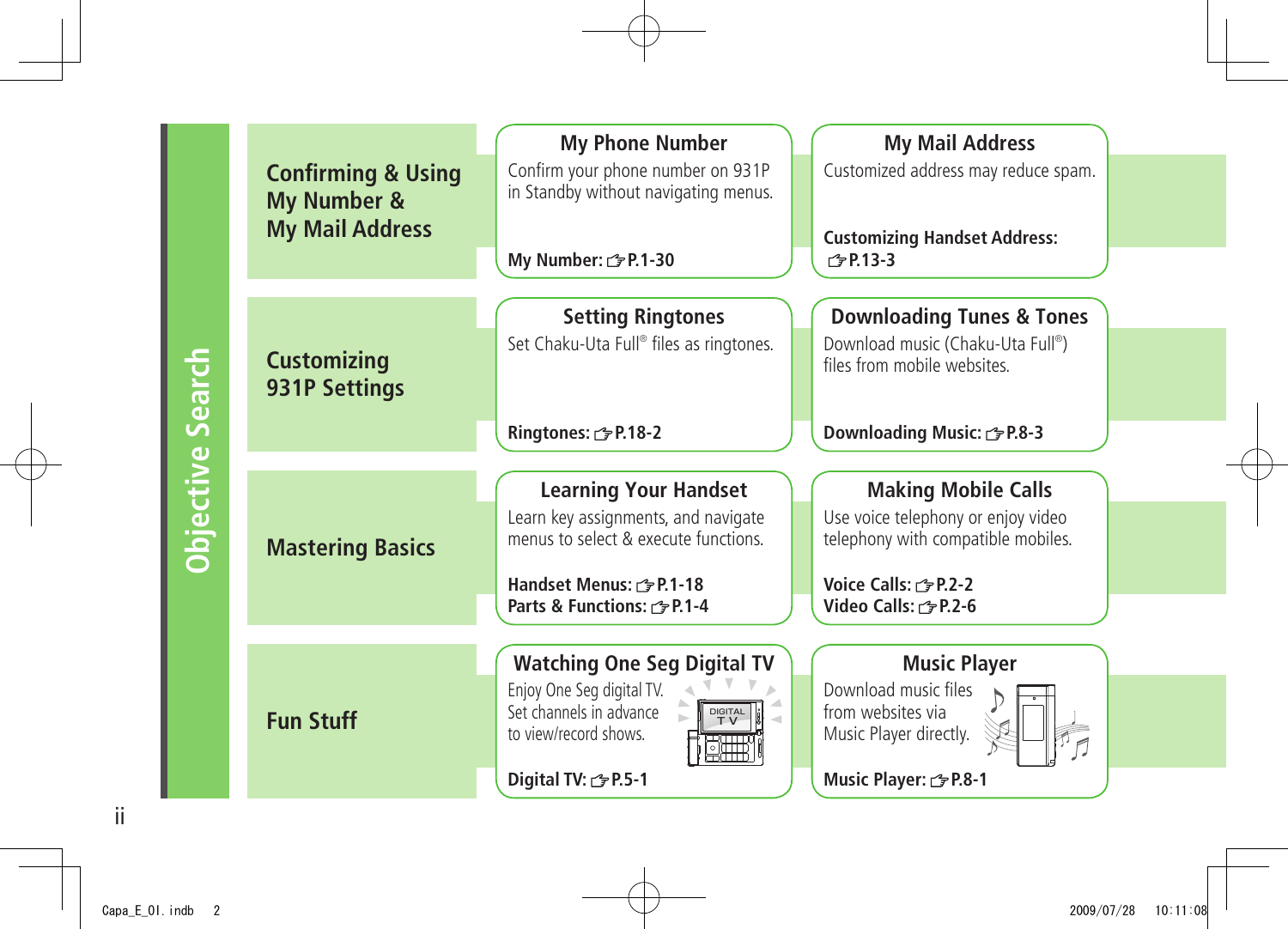**Sending Your Contact Info** Save mail address and other details; send to compatible devices wirelessly.

#### **Account Details: P.4-13**

#### **Customizing Standby Display**

Add wallpaper, set clock size/position or set calendar to appear in Standby.

**Wallpaper: P.9-7 Display: P.18-3, P.18-5**

#### **Mastering Text Entry Methods**

Enter text for Messaging functions or to add/edit Phone Book entry items.

**Text Entry: P.3-1**

#### **Camera & Video Camera**

Capture still images or record videos. Use Camera even when handset is closed.

**Camera: P.6-1**

#### **Messaging Multiple Recipients**

Enter multiple mail addresses/numbers to send a message to all at one time. **Sending Messages: P.13-4 Add/Edit/Delete Address: P.13-8**

#### **Customizing User Interface**

Download applications that mimic the interface design of previously used handsets.

**Familiar Usability: P.1-24**

#### **Using Messaging Services**

Send short or long text messages. Attach image/sound files, etc. to S! Mail.

**Messaging: P.13-1 Graphic Mail: P.13-5**

#### **Playing Games**

Download and install S! Appli Games via Yahoo! Keitai.

**S! Appli: P.15-1**

#### **Sending Files Wirelessly**

Send files or your own mail address saved in Account Details via Infrared/IC transmission to other compatible devices.

**Infrared/IC Transmission: 3 P.4-13** 

#### **Using Shortcuts to Functions**

Access shortcuts to frequently used functions in Standby.

**Shortcuts: P.1-22**

#### **Accessing the Mobile Internet**

Access Mobile Internet sites via Yahoo! Keitai to browse sites or download files.

**Yahoo! Keitai: P.14-2**

#### **Getting News (Japanese)**

Set up S! Quick News to view a variety of information contents.

**S! Quick News:**  $\rightarrow$  **P.7-4** 

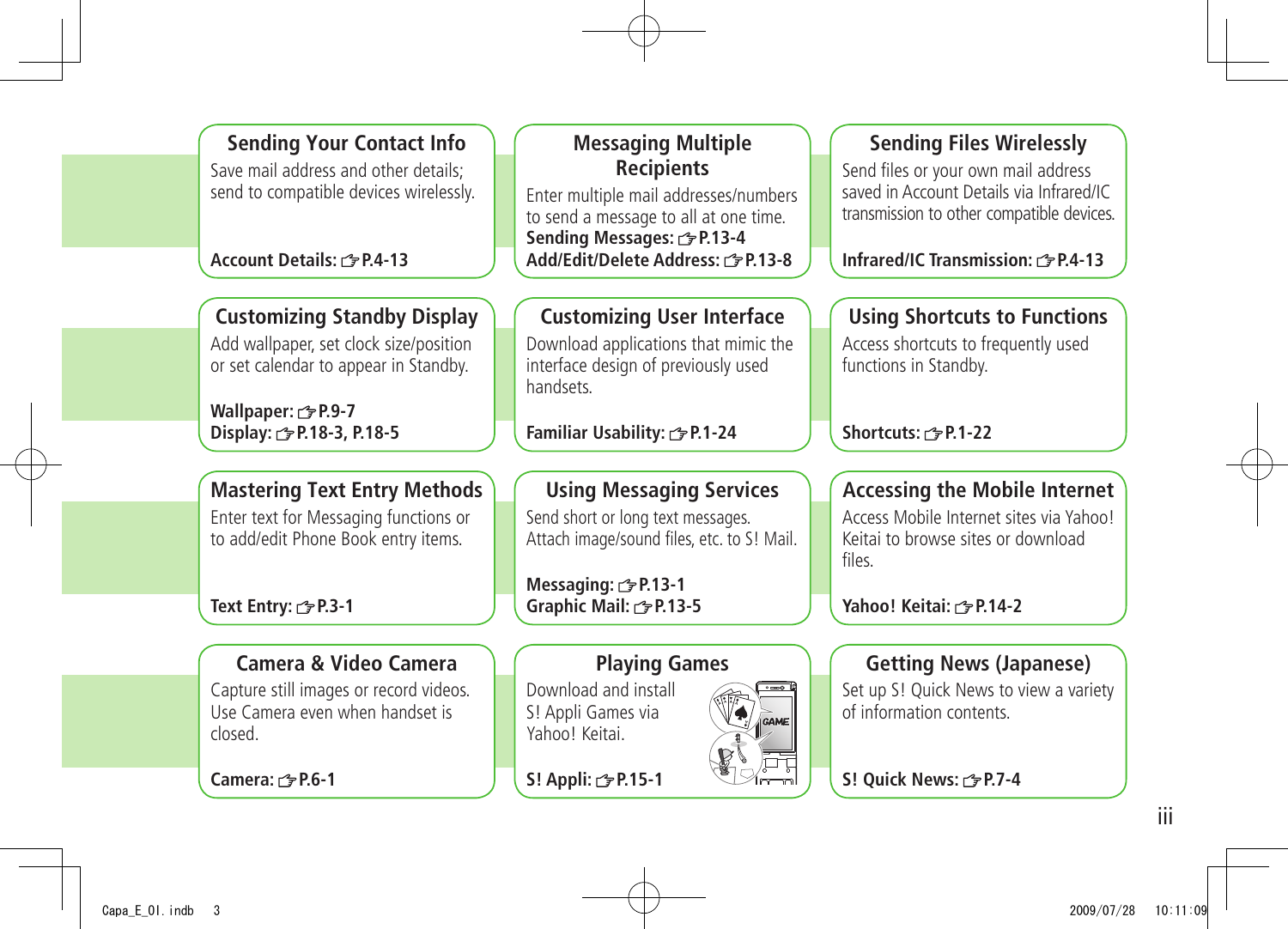|                 | <b>931P Features</b>                      | <b>Horizontal Open Position</b><br>Enjoy Digital TV, Messaging, S! Appli,<br>Camera, etc. in wide horizontal screen.<br>Key labels are adjusted horizontally.<br>$\sqrt{7}$ P.1-7 | <b>External Display</b><br>View information and capture images<br>on External Display when handset is<br>closed.<br>$\sqrt{=}$ P.1-23                                                                |
|-----------------|-------------------------------------------|-----------------------------------------------------------------------------------------------------------------------------------------------------------------------------------|------------------------------------------------------------------------------------------------------------------------------------------------------------------------------------------------------|
| <b>Overview</b> | <b>SoftBank Mobile</b><br><b>Features</b> | Yahoo! Keitai<br>Access Mobile Internet sites via Yahoo!<br>Keitai to browse sites or download<br>files.<br>$\sqrt{2}$ P.14-2                                                     | <b>Graphic Mail</b><br>Create HTML messages; select font<br>color/size, background; insert images.<br>r <sup>→</sup> P.13-5                                                                          |
|                 | <b>Useful Features</b>                    | Phone Book/<br>S! Addressbook Back-up<br>Save Phone Book entries; back up<br>handset entries on Server, etc.<br><b>♪ P.4-1, P.4-10</b>                                            | Camera/Video<br>Capture still images or record videos<br>with approx. 8.1 mega pixel camera.<br>Set Image stabilizer/Face detection for<br>high-quality pictures and videos.<br><b>♪P.6-6, P.6-8</b> |
|                 | <b>PC-related</b><br><b>Functions</b>     | <b>PC Site Browser</b><br>View PC-based websites on 931P.<br>$\sqrt{7}$ P.14-5                                                                                                    | Data Back-up/Management<br>Transfer data between handset and PC<br>for back-up and editing.<br>$\sqrt{P}P.10-11$                                                                                     |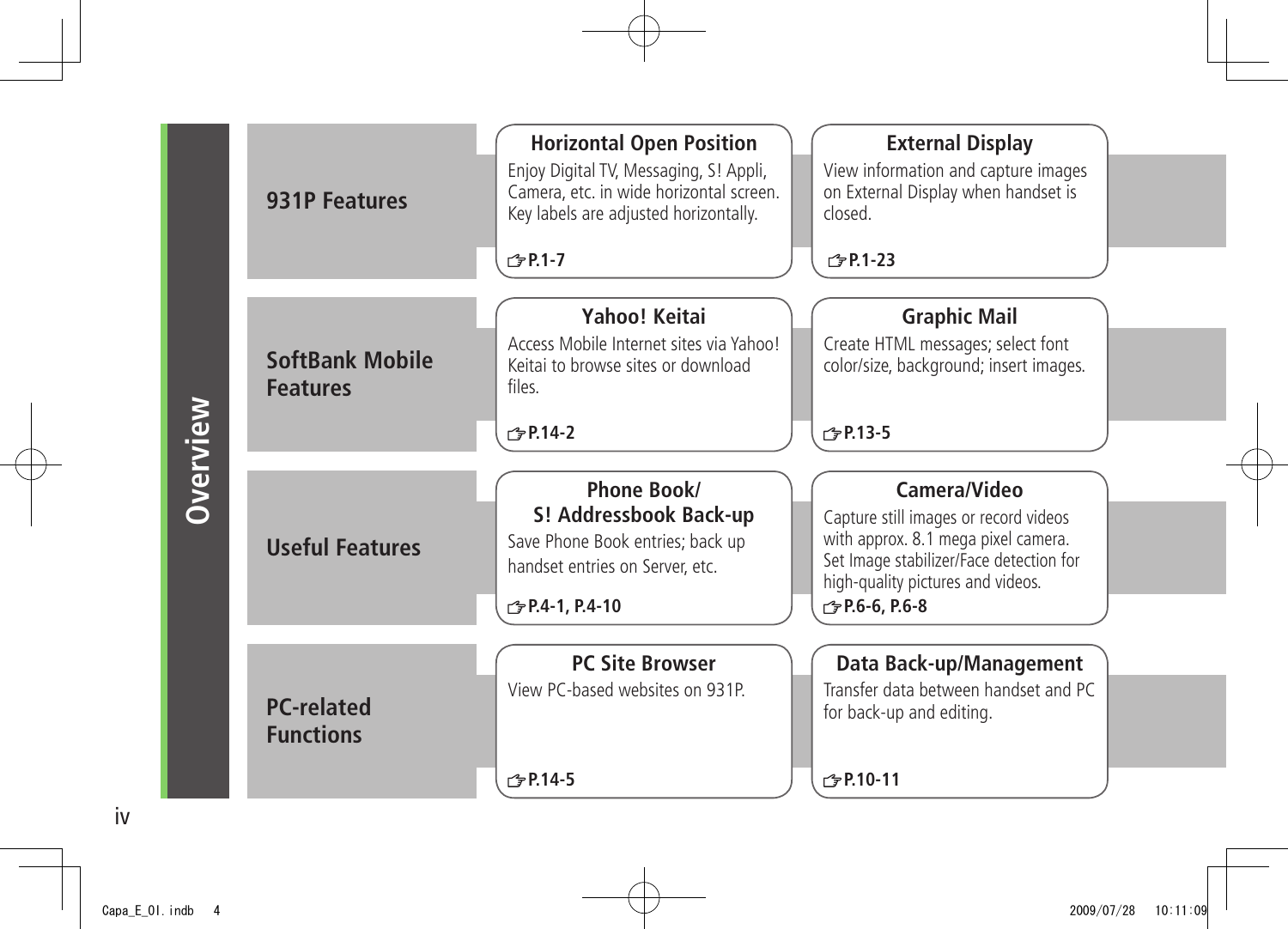| <b>Digital TV</b>                     | <b>Simple Menu</b>                               | <b>Download Dictionary</b>              |
|---------------------------------------|--------------------------------------------------|-----------------------------------------|
| Enjoy One Seg digital TV programs and | Use simplified menus limiting to only            | Download specialized dictionaries.      |
| video in wide horizontal screen.      | basic functions.                                 | Dictionary words appear in character    |
|                                       |                                                  | conversion suggestions.                 |
|                                       |                                                  |                                         |
| <b>仁?P.5-1</b>                        | $\sqrt{2}$ P.1-26                                | r <sup>→</sup> P.3-10                   |
|                                       |                                                  |                                         |
| S! GPS Navi                           | S! Information Channel/Weather (Japanese)        | <b>Mobile Widget (Japanese)</b>         |
| Check your position on map, and       | Subscribe to content and periodically            | Download and paste widgets to           |
| navigate to a destination.            | receive update information.                      | Standby for quick access to information |
|                                       | Set Weather Indicator to check                   | and various tools.                      |
|                                       | weather forecast in Standby.                     |                                         |
| r <sup>→</sup> P.17-1                 | $\sqrt{7}$ P.7-6                                 | $\sqrt{7}$ P.7-2                        |
|                                       |                                                  |                                         |
| <b>Calendar &amp; Alarm</b>           | <b>Music Player</b>                              | <b>Voice Recorder</b>                   |
| Add events by time/date and set Event | Play 931P/microSD Card music files.              | Record your voice to set as ringtone,   |
| Alarms to help manage your schedule.  |                                                  | etc.                                    |
|                                       |                                                  |                                         |
|                                       |                                                  |                                         |
| <b>♪ P.12-2, P.12-6</b>               | r <sup>→</sup> P.8-1                             | r <sup>→</sup> P.12-10                  |
|                                       |                                                  |                                         |
| microSD Mode                          | <b>Rluetooth</b> <sup>®</sup>                    | Osaifu-Keitai®                          |
| Access data on microSD Card from a    | Connect wirelessly to a Bluetooth <sup>®</sup> - | Use handset as an electronic cash       |
| PC by connecting handset to PC via    | compatible speaker to enjoy TV in                | card, reward card or membership card.   |
| USB cable (not included).             | dynamic sound.                                   |                                         |
|                                       |                                                  |                                         |
| r <sup>→</sup> P.9-21                 | r <sup>→</sup> <sub>P.10-6</sub>                 | $\sqrt{2}$ P.16-1                       |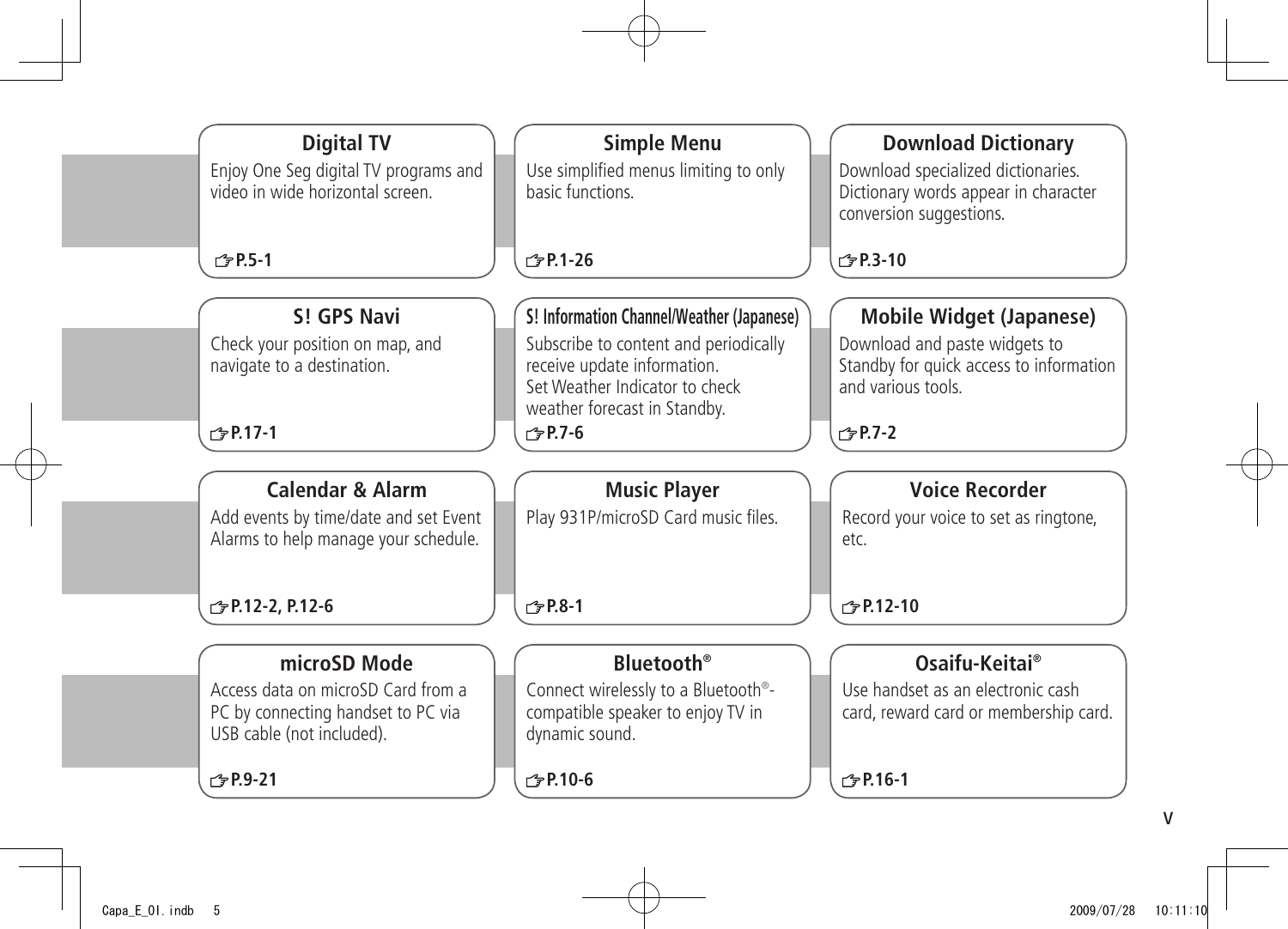## **Contents**

| Handling Precautions  xviii         |  |
|-------------------------------------|--|
| Copyrights and Others xxi           |  |
| Specific Absorption Rate (SAR)  xxv |  |

### **1. Getting Started**

| About Battery 1-12                                 |  |
|----------------------------------------------------|--|
| Handset Power On/Off 1-16                          |  |
|                                                    |  |
| Handset Menus 1-18                                 |  |
| <b>Standby Options &amp; Event Indicators 1-21</b> |  |
| Customizing User Interface  1-24                   |  |
| Private Menu  1-25                                 |  |
|                                                    |  |
|                                                    |  |
|                                                    |  |
|                                                    |  |
|                                                    |  |
|                                                    |  |

### **2. Call**

| <b>Making/Answering Voice Calls  2-2</b> |  |
|------------------------------------------|--|
| Making/Answering Video Calls 2-6         |  |
| <b>International Calls 2-9</b>           |  |
| Engaged Call Functions  2-12             |  |

| Answer Phone 2-15       |  |
|-------------------------|--|
| Optional Services  2-17 |  |

### **3. Text Entry**

| Conversion Methods (Japanese) 3-6 |  |
|-----------------------------------|--|
|                                   |  |
| User's Dictionary  3-10           |  |
| Download Dictionary 3-10          |  |

### **4. Phone Book**

| Saving to Phone Book  4-3       |  |
|---------------------------------|--|
| Searching/Using Phone Book 4-6  |  |
| <b>Managing Phone Book  4-9</b> |  |
| S! Addressbook Back-up 4-10     |  |
|                                 |  |
|                                 |  |
|                                 |  |

### **5. Digital TV**

| TV Links (Japanese)  5-11        |  |
|----------------------------------|--|
| Recording/Playing Programs  5-12 |  |

#### **6. Camera**

| Before Using Camera 6-2 |  |
|-------------------------|--|
| Pictures/Videos  6-6    |  |

| Focus Functions (Outside Camera) 6-13 |  |
|---------------------------------------|--|
| Viewing Saved Images  6-14            |  |

### **7. Entertainment**

| Mobile Widget (Japanese)  7-2  |  |
|--------------------------------|--|
| S! Quick News (Japanese)  7-4  |  |
| S! Information Channel/Weather |  |
|                                |  |
| E-Books (Japanese) 7-8         |  |

### **8. Music Player**

| <b>Using Music Player  8-5</b> |  |
|--------------------------------|--|

### **9. Managing Files**

| Using/Editing Still Images  9-12 |  |
|----------------------------------|--|
| Managing Folders/Files  9-14     |  |
|                                  |  |

### **10. Connectivity**

| IC Transmission  10-4 |
|-----------------------|
|                       |
|                       |
|                       |
| USB (Japanese)  10-11 |
|                       |
|                       |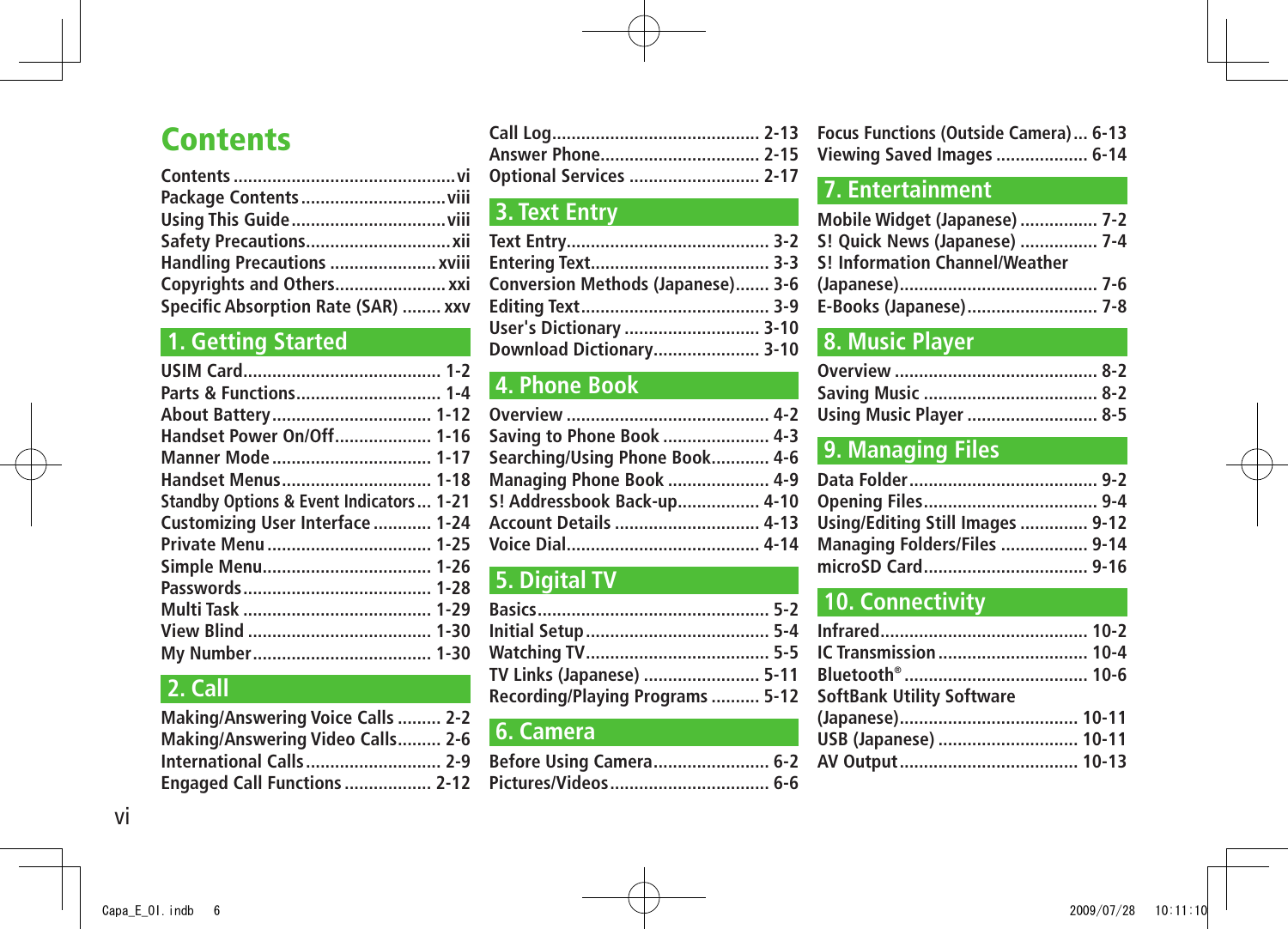### **11. Handset Security**

| Changing Phone Password  11-2   |  |
|---------------------------------|--|
| <b>Security Functions  11-2</b> |  |
| Restricting Calls/Messages 11-8 |  |
|                                 |  |

### **12. Tools**

| Dictionary (Japanese)  12-9 |
|-----------------------------|
| Sound Recorders 12-10       |
|                             |
|                             |

### **13. Messaging**

| Sending S! Mail & SMS 13-4         |  |
|------------------------------------|--|
| Receiving & Viewing Messages 13-10 |  |
| Organizing/Using Messages  13-15   |  |

### **14. Internet**

| Getting Started  14-2        |  |
|------------------------------|--|
| Using Yahoo! Keitai  14-3    |  |
| Using PC Site Browser 14-5   |  |
| <b>Basic Operations 14-6</b> |  |
| Using Information  14-8      |  |
| Option Menu Items 14-13      |  |

### **15. S! Appli**

| Before Using S! Appli  15-2 |  |
|-----------------------------|--|
|                             |  |

### **16. Osaifu-Keitai®**

| Using Osaifu-Keitai®  16-4   |  |
|------------------------------|--|
| IC Card Lock Functions  16-5 |  |

### **17. S! GPS Navi**

| About S! GPS Navi 17-2 |  |
|------------------------|--|
| Using S! GPS Navi 17-2 |  |

### **18. Settings**

| Sound & Vibration  18-2         |  |
|---------------------------------|--|
|                                 |  |
| Manner Mode  18-7               |  |
|                                 |  |
|                                 |  |
|                                 |  |
| Notification Light  18-10       |  |
|                                 |  |
|                                 |  |
|                                 |  |
|                                 |  |
| Horizontal Open Position  18-13 |  |
|                                 |  |
| Mobile Widget (Japanese)  18-15 |  |
| S! Quick News (Japanese)  18-16 |  |
|                                 |  |
|                                 |  |

| Osaifu-Keitai®  18-21       |  |
|-----------------------------|--|
| S! GPS Navi Settings  18-22 |  |
| Default Settings  18-23     |  |
| Confirming Settings 18-24   |  |

### **19. Appendix**

| Troubleshooting 19-10               |
|-------------------------------------|
| Software Update  19-12              |
| Quick Open Menu 19-14               |
|                                     |
| (5-touch Mode) 19-15                |
| (2-touch Mode) 19-16                |
| (NIKO-touch Mode) 19-17             |
| Symbol List  19-18                  |
| Character Code List  19-19          |
| <b>Weather Indicator List 19-24</b> |
| Memory List 19-25                   |
| Specifications  19-26               |
|                                     |
| Warranty & Service 19-33            |
| Customer Service 19-34              |
|                                     |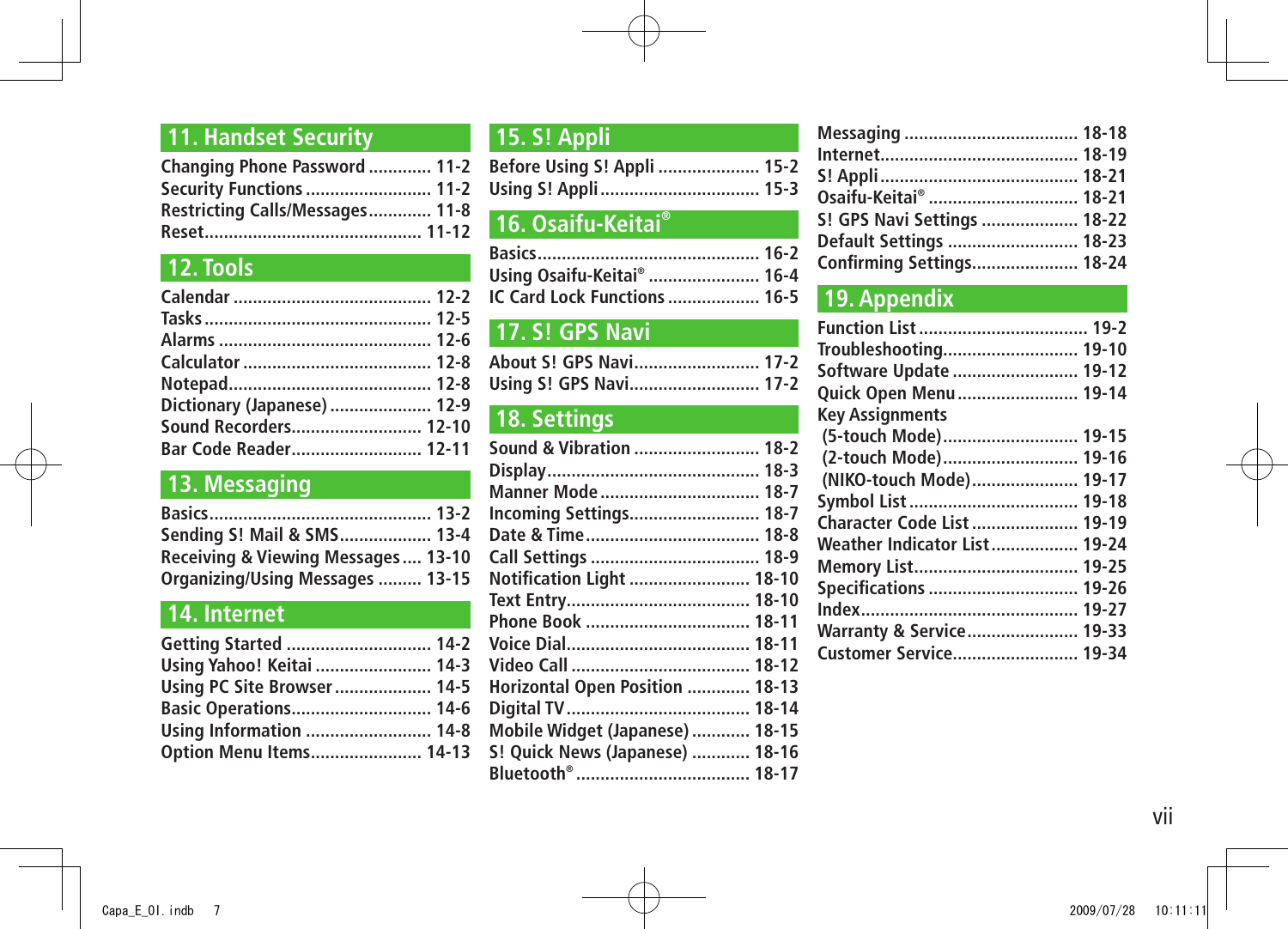## <span id="page-7-0"></span>**Package Contents**

#### **Handset (931P)**



#### **Battery (PMBAP1)**



#### **Starter Guide**

#### **Note**

- Use SoftBank specified AC Charger (sold separately) to charge battery.
- For more information about AC Charger and accessories, please contact SoftBank Mobile Customer Center, General Information ( $\rightarrow$ P.19-34).
- Optional battery is available for separate purchase.
- 931P accepts microSD Card (not included). Purchase microSD Card to use related functions ( $\mathcal{C}$ P.9-16).

## **Using This Guide**

#### **Screenshots**

#### **Before reading this guide, make a note of the following:**

- In this guide, SoftBank 931P User Guide, SoftBank 931P is abbreviated as 931P.
- "microSD Card" and "microSDHC Card" are referred to as "microSD Card" in this guide.
- Handset operations and screenshots are based on defaults for handset color **Pink** ( $\sqrt{P}P.18-23$ ).
- Handset operations and screenshots are based on Normal Position.
- Sample screenshots, etc. are provided for reference only. Actual handset windows, menus, etc. may differ in appearance.
- Key icons use simplified labels.
- Most operation descriptions begin in Standby.
- Pressing a key for more than one second is described as "Press and hold."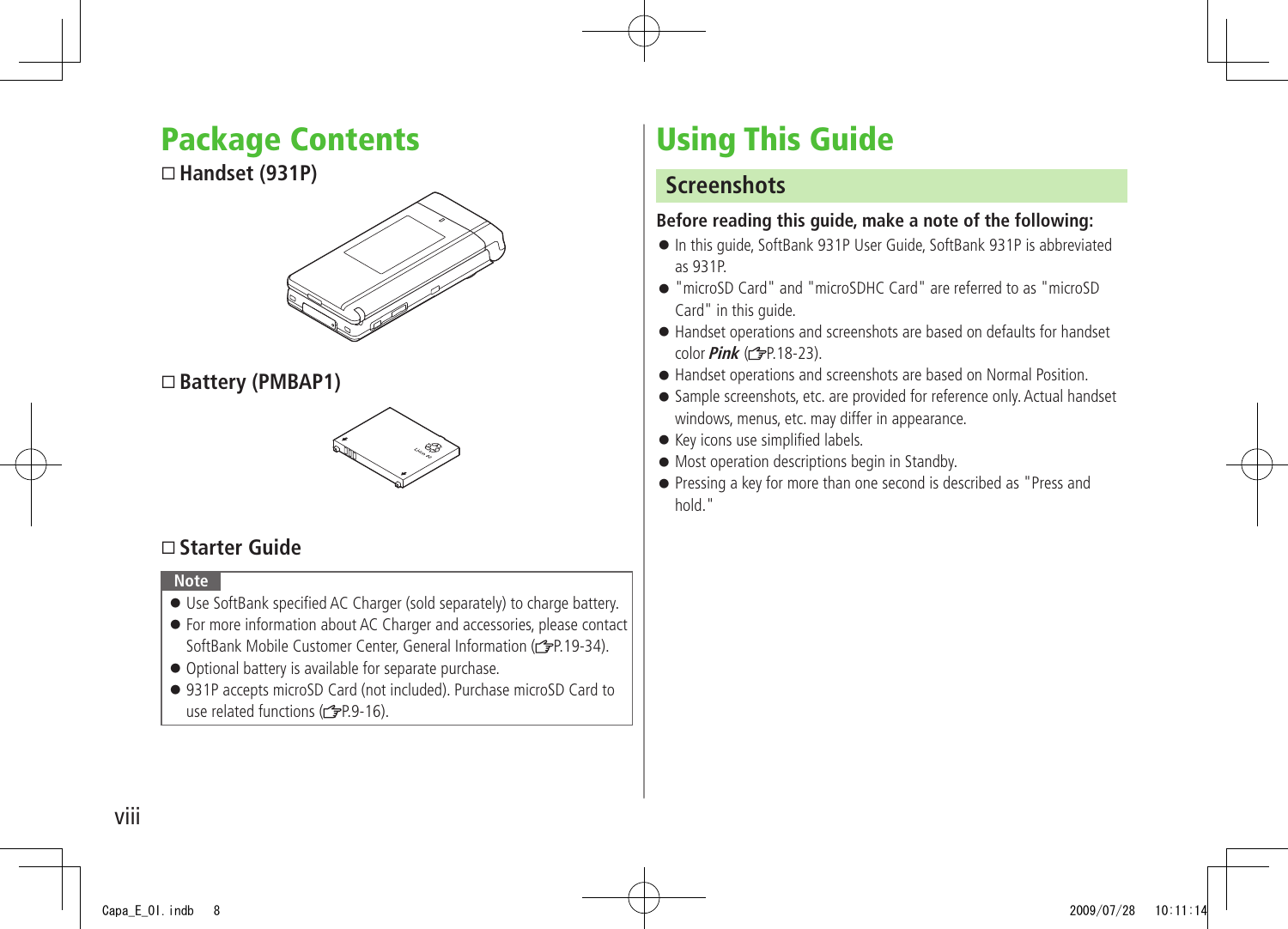### **Guide Symbols**

**Press the corresponding key to execute the function or operation indicated at the bottom of Display.**

**Example (Normal Position):**



**Example (Horizontal Open Position):**



#### **Multi Selector Operations (❶)**

|                                  | Softkey Label*         |                                           |  |
|----------------------------------|------------------------|-------------------------------------------|--|
| <b>Operations</b>                | <b>Normal Position</b> | <b>Horizontal Open</b><br><b>Position</b> |  |
| Press <b>o</b> to select an item |                        |                                           |  |
| Press $\left( \bullet \right)$   | Select                 |                                           |  |

\* Softkey labels vary by menu.

#### **Multi Selector (❶)**

Use Multi Selector to select items, navigate menus, etc. In this guide, Multi Selector operations are indicated as shown below.



#### **Softkeys (❷❸❹❺)**

In this guide, Softkey operations are indicated as shown below.

**Example**  $\Theta$  $\Theta$ :  $[\infty]$  [Finish],  $[\infty]$  [Menu]

- **[Finish]** and **[Menu]** are Softkey label examples; Softkey labels vary by menu.
- **❷** differs between Normal Position and Horizontal Open Position. This quide uses  $\boxed{\infty}$  for operation descriptions.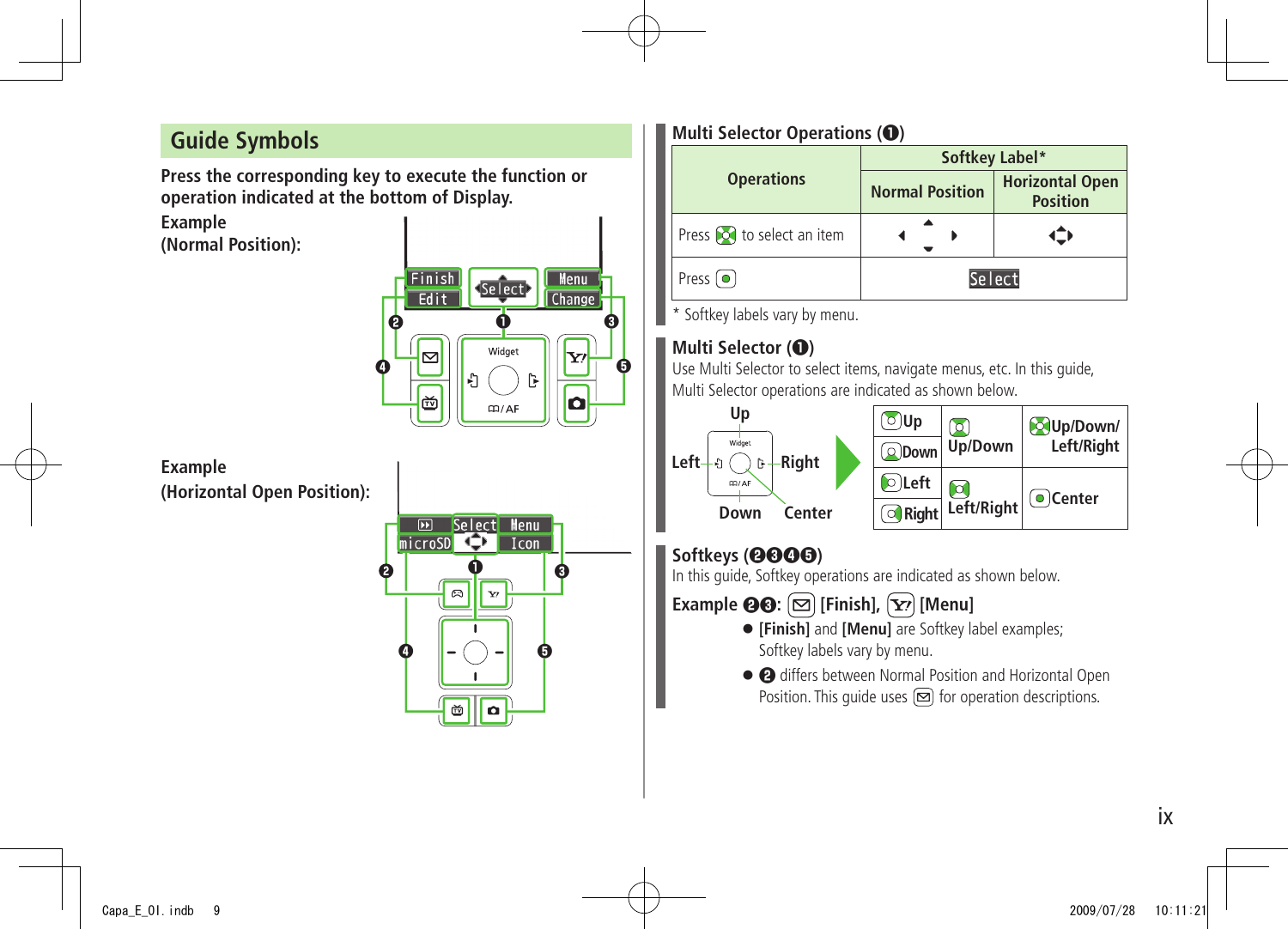#### **Japanese Functions & Services**

**When "(Japanese)" appears in a title, Japanese ability is required to use full range of the function or service.**

### **Operation Descriptions**

● Following are examples of operation descriptions. Please note, actual operations may differ.

### **Basic Operations**

#### **Operations are expressed as shown here.**

#### **Example:**

| <b>A</b> Menu Selection                                                                                                                                                                                                                        | <b>B</b> Steps |  |
|------------------------------------------------------------------------------------------------------------------------------------------------------------------------------------------------------------------------------------------------|----------------|--|
| Main Menu > Phone Book > Group                                                                                                                                                                                                                 |                |  |
| appears for USIM Card Group.<br>▦                                                                                                                                                                                                              |                |  |
| Highlight a group, and press $\text{[}\,\boxtimes\text{]}$ [Edit] $\rightarrow$<br>Select an item $\rightarrow$ Set item                                                                                                                       |                |  |
| <b>Menu Selection</b><br>Press (.) in Standby to open Main Menu.<br><b>②</b> Use <b>[○</b> ] to highlight <i>Phone Book</i> ; then press <b>.</b> [○] [Select].<br><b>O</b> Use (2) to highlight <i>Group</i> ; then press <b>● [Select</b> ]. |                |  |

#### **B Steps**

- **Use**  $\boxed{0}$  **to highlight a group; then press <b><b>Edit**].
- **O** Use  $\boxed{0}$  to highlight an item; then press  $\boxed{0}$  [Select].
- ❸ Set respective items.

### **Advanced Operations**

**For advanced features and settings, go to pages indicated under Tip.**

#### **Example:**

#### **Tip**

●Operations Available during a Voice Call ( P.2-12)

- $\blacksquare$ Making Calls from Call Log ( $\lacksquare$ P.2-14)
- ●Saving Entered Numbers to Phone Book (子P.4-5)
- Settings Set Handset Response when Closed during Call ( FP 18-9)

Settings Refer to Chapter 18 "Settings."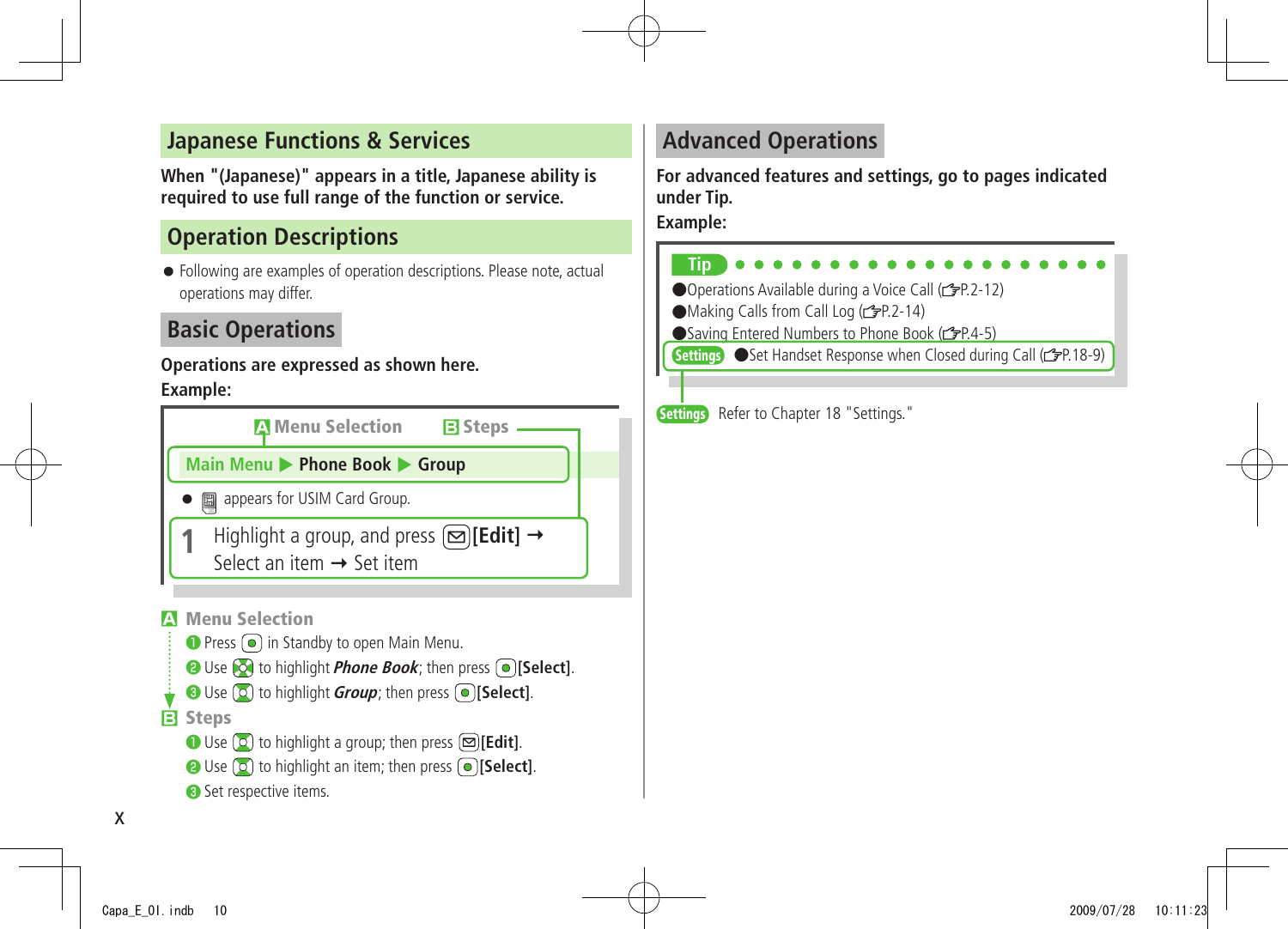### **Abbreviated Descriptions**

**For advanced settings (Chapter 18), initial operations may be abbreviated or omitted.**

#### **Example:**

**A Abbreviated Steps**

Initial steps are abbreviated.

| Main Menu > Tools > Calendar<br>From $\blacktriangleright$                              |                                                                   |  |  |
|-----------------------------------------------------------------------------------------|-------------------------------------------------------------------|--|--|
| <b>Functions Available in Calendar Window</b>                                           |                                                                   |  |  |
| > Highlight a date $\rightarrow \infty$ [Menu] $\rightarrow$ Select an item (See below) |                                                                   |  |  |
| <b>Item</b>                                                                             | <b>Operation/Description</b>                                      |  |  |
| <b>New</b>                                                                              | Create a new entry (r FP.12-2, P.12-3)                            |  |  |
| Weekly<br>display/<br>1 Month                                                           | Toggle Monthly/Weekly view                                        |  |  |
| Icon display                                                                            | Entries in category of selected icon appear<br>$>$ Select an icon |  |  |
|                                                                                         |                                                                   |  |  |

**B Steps**

Follow these steps after Abbreviated Steps.

#### ■ **Use Other Graphic Mail Settings**

In S! Mail text entry window,  $\left(\sqrt{n}\right) \rightarrow$  Select an arrange item

**C Omitted Steps**

Initial steps are omitted. Start operations from specified window.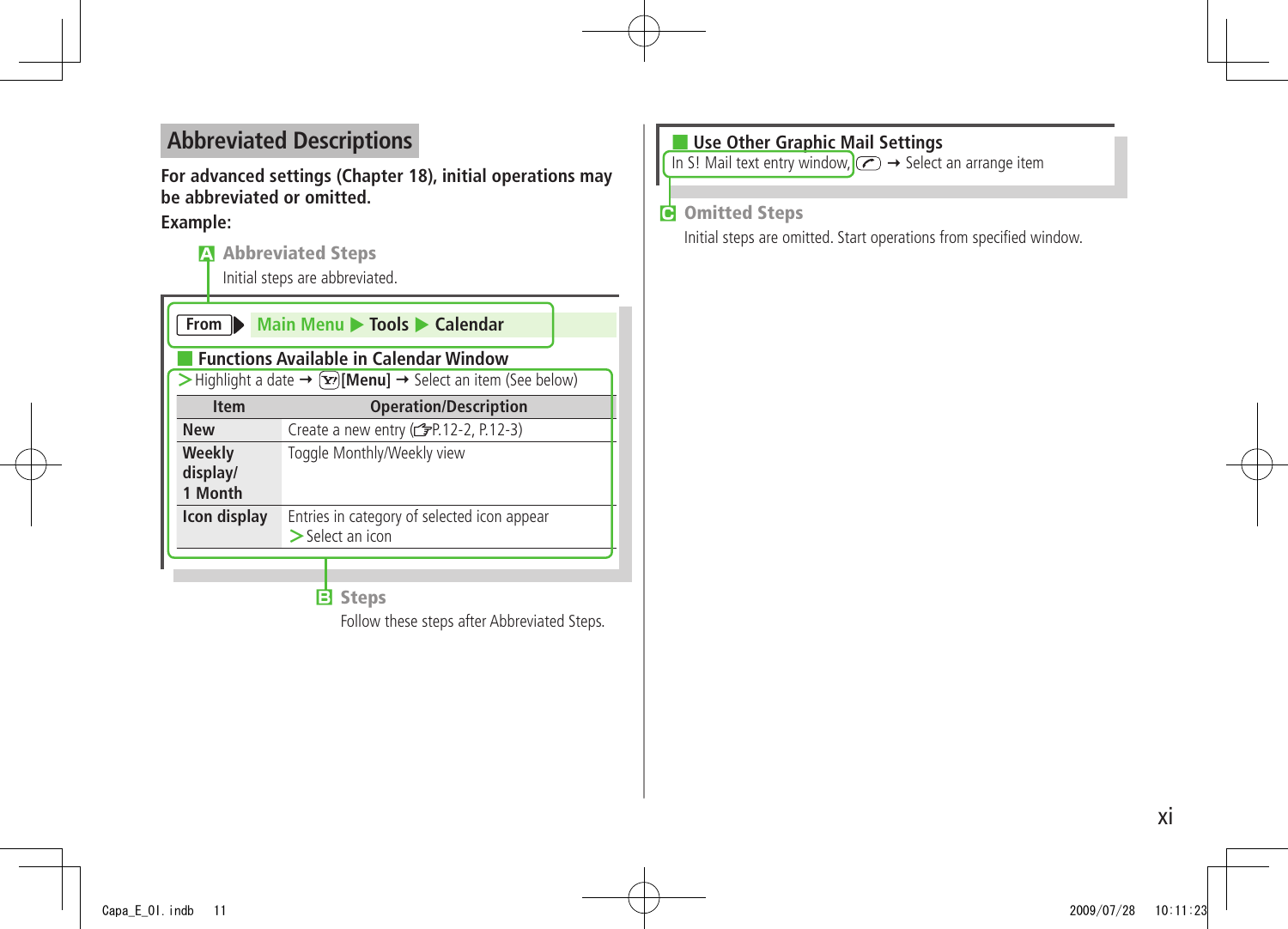## <span id="page-11-0"></span>Safety Precautions

■ Before use, read these safety precautions carefully and use your handset properly. Keep this guide in a safe place for future reference.

■ These safety precautions contain information intended to prevent bodily injury to the user and to surrounding people, as well as damage to property, and must be observed at all times.

■ SoftBank is not liable for any damages resulting from use of this product.

■ These symbols indicate exposure levels to bodily harm from failure to observe cautions or improper usage.

Make sure to understand these symbols and precautions before reading this quide.

| <b>Danger</b>  | Great risk of death or serious injury from<br>improper use |
|----------------|------------------------------------------------------------|
| <b>Warning</b> | Risk of death or serious injury from<br>improper use       |
| <b>Caution</b> | Risk of injury or damage to property<br>from improper use  |

■ Symbol Explanations

Make sure to understand these symbols and precautions before reading this quide.

|   | <b>Prohibited Action</b>                | <b>Avoid Moisture</b>             |
|---|-----------------------------------------|-----------------------------------|
|   | <b>Disassembly</b><br><b>Prohibited</b> | <b>Always Dry Hands</b><br>First  |
| Į | <b>Compulsory Action</b>                | <b>Disconnect Power</b><br>Source |

### **Handset, Battery, USIM Card, Charger (sold separately) & microSD Card (not included)**



**Do not use or leave handset or related hardware in locations subject to high temperatures, such as near an open flame/ heater, in sunlight or inside a car on an extremely hot day. Do not charge, leave, use, or be carrying handset or related hardware in a warm place or where heat collects, such as under a kotatsu (blanketed warming table) or electric blanket, next to a kairo (worn warming patch), etc.** Battery may leak, overheat, explode, or ignite. Handset or related hardware may deform or malfunction. Part of the casing may also become hot and cause burns.



**Do not use excessive force to attach battery or connect charger to handset. Battery or connector may be the wrong way around.**

Battery may leak, overheat, explode or catch fire.



**Do not disassemble, modify or solder handset.**

May cause accidents such as fire, bodily injury, electric shock or equipment malfunction. Battery may leak, overheat, explode or catch fire. Modifying handset is a violation of Radio Law and subject to prosecution.

**Do not get handset, battery and charger wet.**



If handset, battery or charger is left wet or battery is charged after exposure to liquids such as water or pet urine, overheating, electric shock, fire, injury or malfunction may occur.

Be mindful of location when using handset, battery and charger. Handle with care.



#### **Use specified battery, charger (sold separately) and holder (not included).**

Battery may leak, overheat, explode or catch fire, and charger may overheat, catch fire or cause malfunction.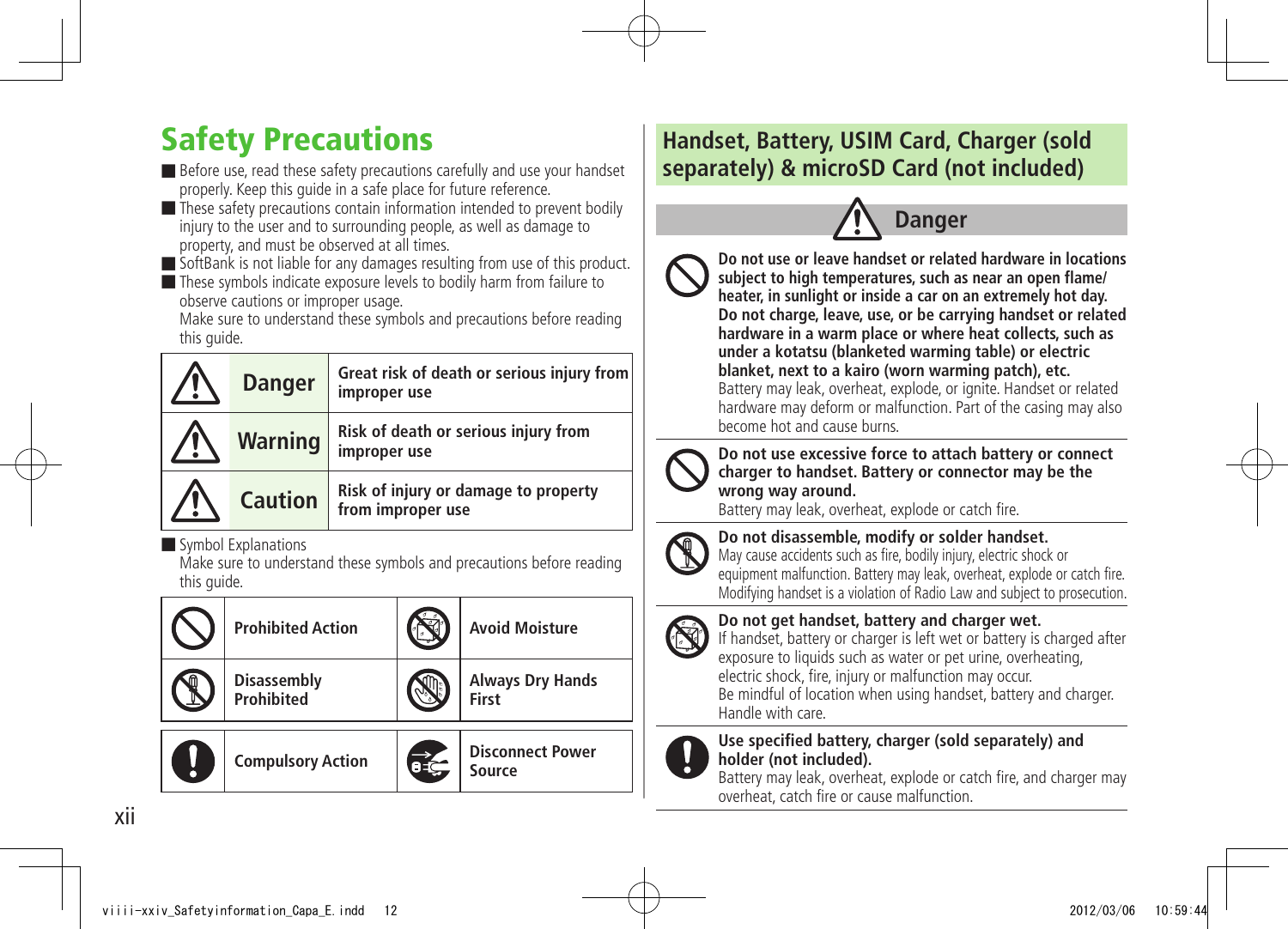



**Do not place handset, battery or charger inside cooking appliances, such as microwave ovens or high-pressure containers, or on IH cooking heaters.**

Battery may leak, overheat, explode or catch fire, and handset and charger may overheat, emit smoke, catch fire or cause malfunction.

**Do not drop, throw or otherwise subject to strong force or impacts.**

Battery may leak, overheat, explode, catch fire, or cause electric shock or damage to handset.



**Do not allow liquids (water, pet urine, etc.) or conductive objects (pencil leads, metal pieces, necklaces, hair pins, etc.) to contact charger terminals, external port terminals or microSD Card slot.**

May cause fire or malfunction triggered by short-circuit.



**Keep handset off and charger disconnected near propane gas, in filling stations or places where flammable gas is generated.**

Handset use in such areas may lead to fire. Be sure to turn off handset before using Osaifu-Keitai®-compatible devices within filling stations (When IC Card Lock is set, turn off handset after unlocking setting.).



#### **If handset, battery or charger emits an unusual sound, smoke or odor, perform following steps:**

1. Unplug charger from outlet.

2. Turn off handset.

3. Remove battery (Take care to avoid burns or injuries.). May cause fire or electric shock.



#### **Do not place handset, battery or charger on an unstable surface.**

**Caution**

May fall, causing injury or malfunction. Take extra precautions while vibration alert is active or during charging.



**Keep handset out of the reach of young children.** May result in accidental ingestion or bodily injury.



**If for use by child, guardian should teach proper handling and ensure handset is used as directed.**

May result in bodily injury.

#### **Battery**



**See battery label to confirm battery type.**

Label Battery Type **Li-ion 00 Lithium-ion**



**Do not throw battery into fire.** Battery may leak, explode or catch fire.



**Do not pierce battery with a nail or other sharp object, hit it with a hammer, step on it, or subject it to strong shocks.**

Battery may leak, overheat, explode or catch fire.



**Do not touch terminals with metallic objects or carry/ store battery with conductive objects (pencil leads, metal pieces, necklaces, hair pins, etc.).**

Battery may leak, overheat, explode or catch fire.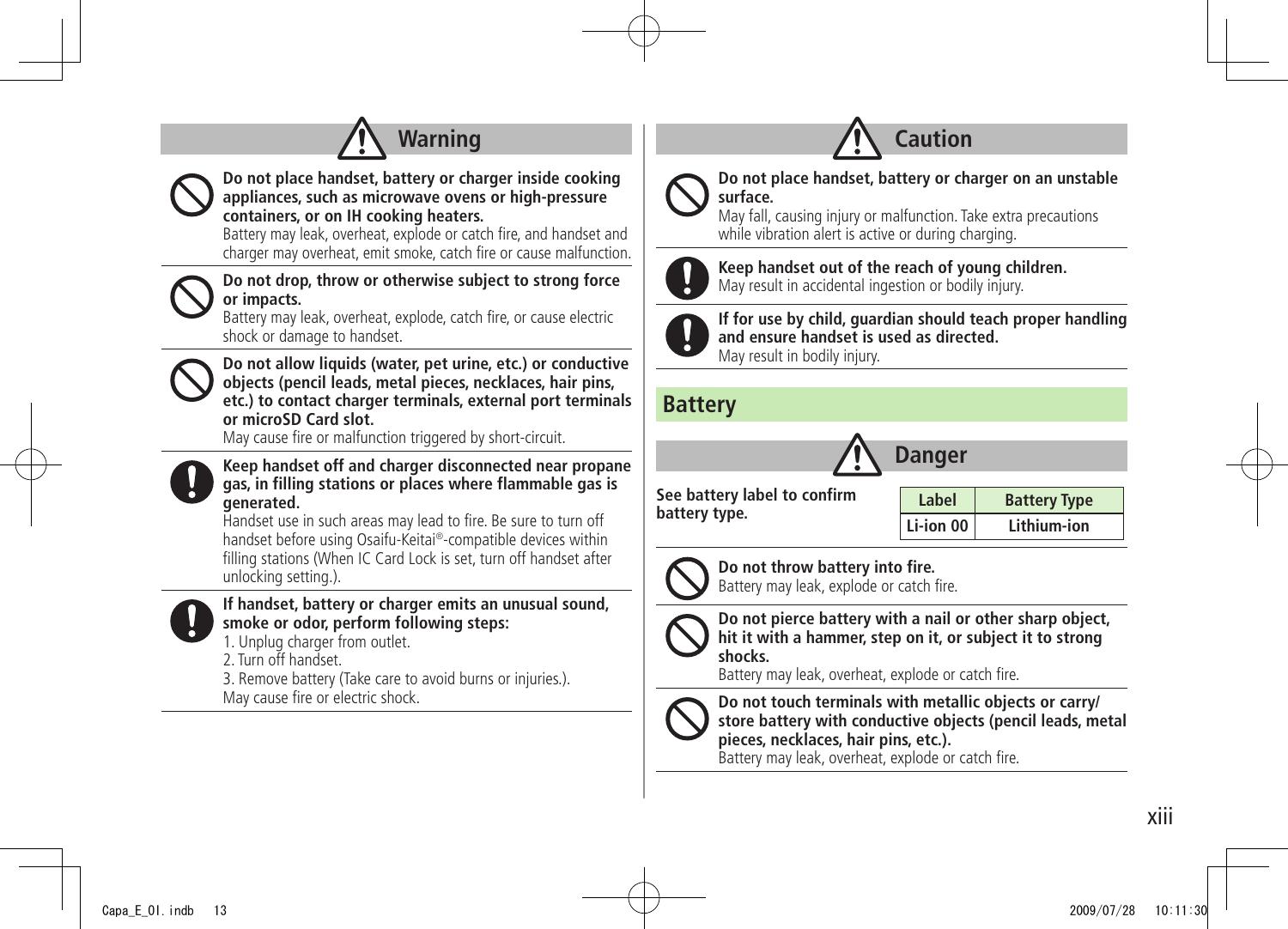

**If battery fluid gets into eyes, do not rub; flush with clean water and see a doctor immediately.**

Failure to do so may cause blindness.

## **Warning**



**If battery fluid comes into contact with your skin or clothing, stop using handset immediately and rinse it off with clean water.**

Battery fluid is harmful to your skin.



**If battery does not charge after specified time, stop charging.**

Battery may leak, overheat, explode or catch fire.



**If battery emits an unusual odor, overheats, discolors or deforms, immediately remove battery and move it away as far as possible from any flame or fire. Take care to avoid burns or injuries.**

Battery may leak, overheat, explode or catch fire.





#### **Do not dispose of battery with ordinary refuse.**

Place tape over the terminals to insulate battery, and take it to a SoftBank retailer or institution that handles used batteries in your area. Comply with local waste disposal regulations for recycling.

### **Handset**

## **Warning**



**Do not use handset while driving a vehicle.**

Doing so may interfere with safe driving and cause an accident. Stop your vehicle to park in a safe place before using handset. Drivers using handsets while driving are subject to prosecution.



**Do not aim the infrared port at eyes when using infrared communication.**

Doing so may affect eyes.



**Do not point flash/photo light directly at someone's eyes. Do not look directly at flash/photo light while light is on.** May damage eyesight or cause accidents due to momentary sight loss or surprise. Do not take pictures of infants at close range.



#### **Turn off handset near high-precision electronic devices or devices using weak electronic signals.**

Handset may cause these devices to malfunction.

\*Electronic devices that may be affected: Hearing aids, implantable cardiac pacemakers, implantable cardioverter defibrillators, other medical electronic devices, fire alarms, automatic doors and other automatically controlled devices.



**Turn off handset aboard aircraft.**

Handset signal may interfere with aircraft operation. When in-flight handset use is permitted, follow airline instructions for proper use.



**If you have a weak heart, take extra precautions when setting functions such as Vibration or Ringer Volume for incoming transmissions.**

May affect heart.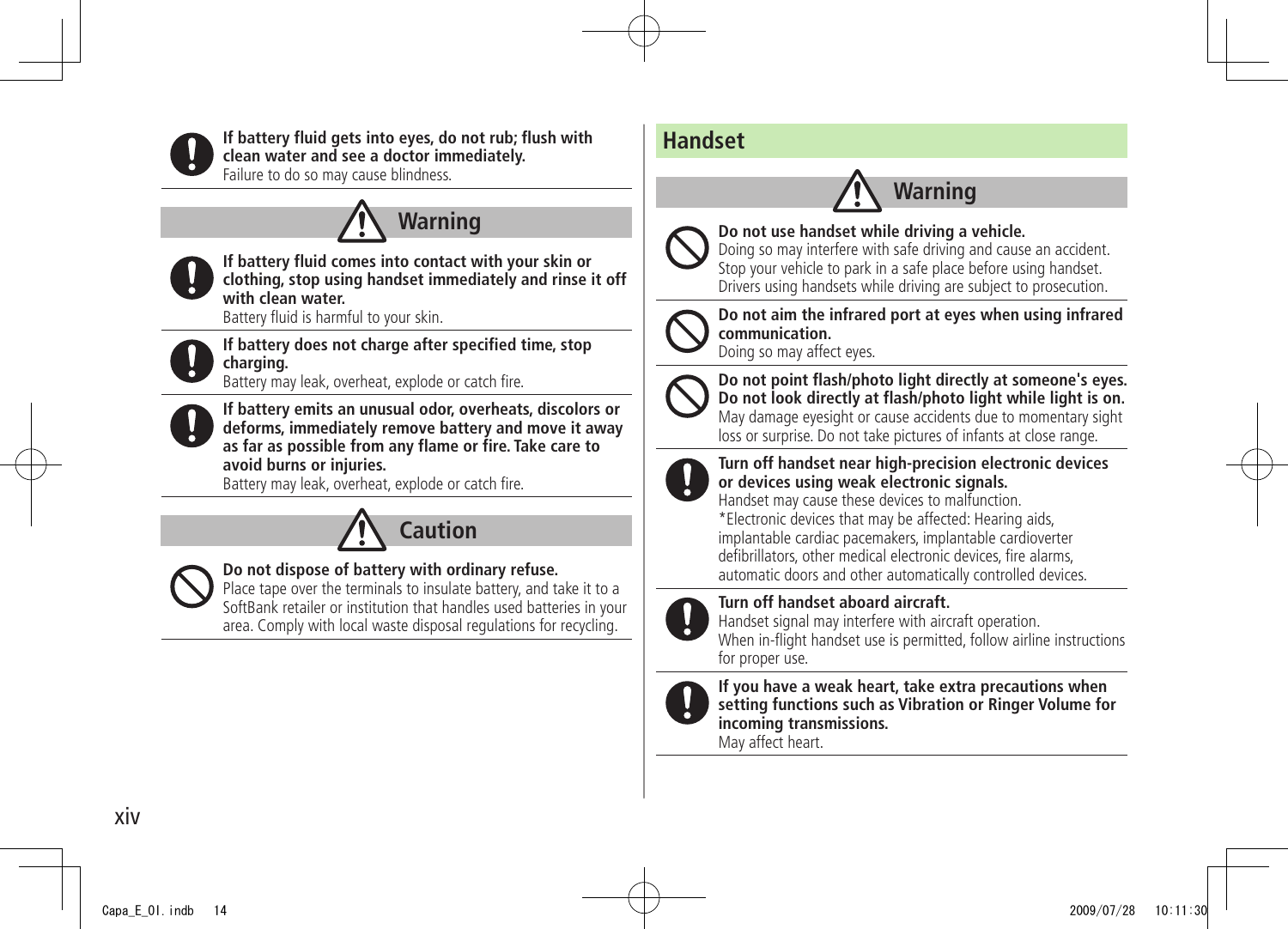

#### **In a thunderstorm, immediately turn off handset and seek shelter.**

There is a risk of being struck by lightning and suffering electric shock.





#### **If handset affects car electronics, stop use.**

Handset use may affect electronics in some models. In this case, stop use; could impede safe driving.



#### **Do not place a magnetic card near or in handset.** The stored magnetic data in cash cards, credit cards, telephone

cards and floppy disks, etc. may be erased.



### **Do not swing handset by its strap, etc.**

Handset may strike you or others, or strap may be broken resulting in injury or damage to handset or other property.



**Do not place your ear too close to the speaker while ringer sounds or sound files play.** May impair hearing.



**Do not use One-push Open button to open handset near your or another person's face.** Handset may cause accident and injury.



**Do not use handset if catch (for Horizontal Open Position) remains protruding.** May cause injury.



**Handset may become hot while used in a hot environment.** Avoid prolonged skin contact that may result in burns.



**Avoid closing handset on fingers or objects when opening it.** May result in injury or damage to display.



#### **Watch TV with adequate lighting and distance from Display.**

May damage eyesight.



#### **Do not turn up the volume unnecessarily high when using earphones.**

Using earphones with volume turned up for an extended period may impair hearing or injure ears.



#### **If skin abnormality occurs, immediately stop use and seek medical treatment.**

Handset contains metals. Handset use may cause itching, rashes, eczema or other symptoms depending on the user's physical condition.

| Parts                                |                            | Materials/Surface Finish   |
|--------------------------------------|----------------------------|----------------------------|
|                                      | Internal Display side,     |                            |
|                                      | External Display side,     | ARS resin/                 |
| Outer case                           | Battery side, Keypad side, | Acrylic UV cured coating   |
|                                      | Battery cover              |                            |
|                                      | <b>External Display</b>    | $PC+ABS$ resin/            |
|                                      | periphery                  | Acrylic UV cured coating   |
| Side Keys, MULTI Key                 |                            | ABS resin/                 |
|                                      |                            | Acrylic UV cured coating   |
| Ornamental parts of External Display |                            | ABS resin/Evaporated tin,  |
|                                      |                            | Acrylic UV cured coating   |
| Internal Display panel,              |                            |                            |
| External Display panel,              |                            | Acrylic resin/Hard coating |
| Outside Camera lens                  |                            |                            |
| Outside Camera panel                 |                            | PET resin                  |
| Keypad                               |                            | Acrylic urethane resin     |
|                                      |                            | (Panel: PET resin)         |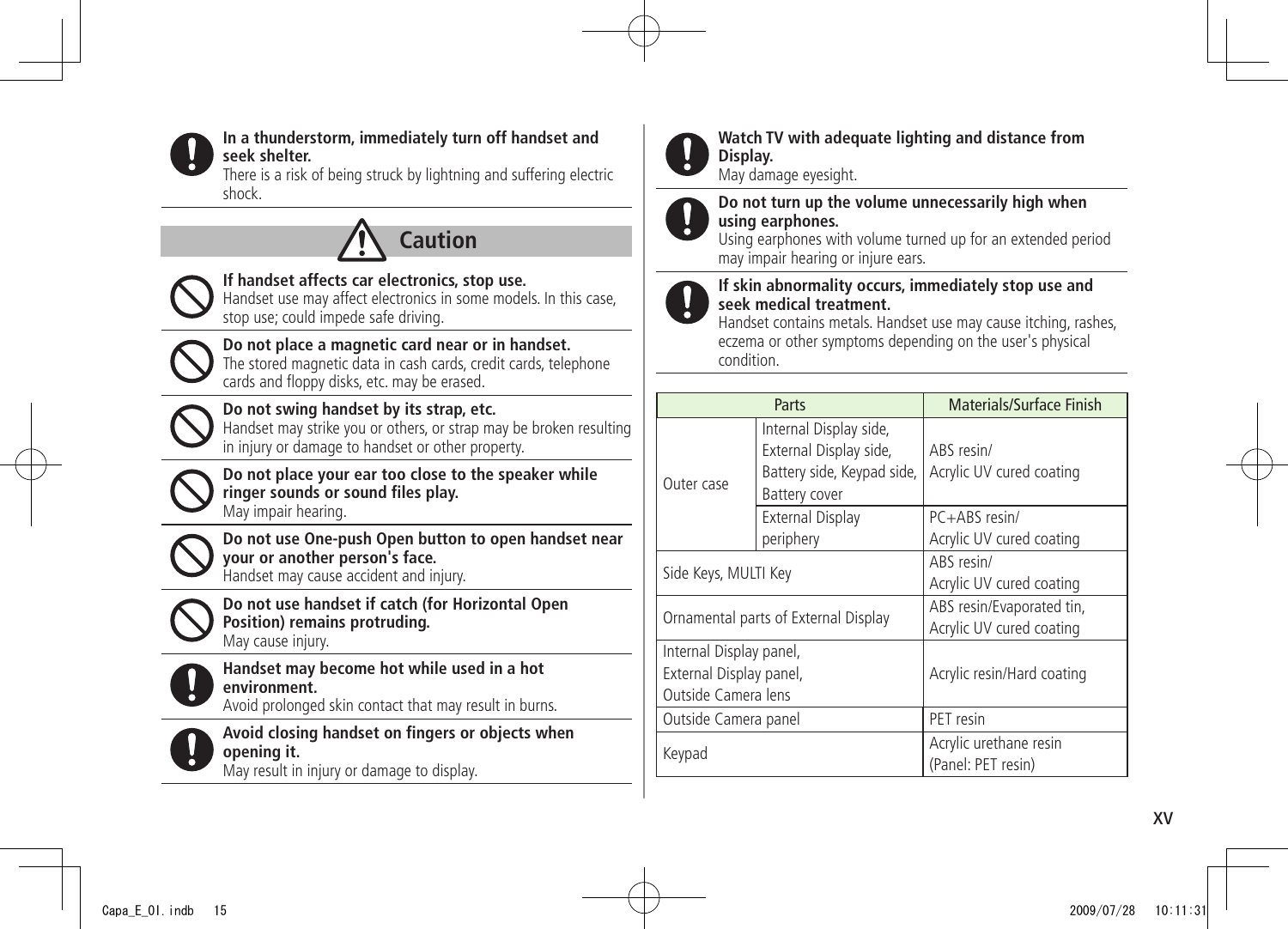| Parts                                                   |                                    | Materials/Surface Finish       |
|---------------------------------------------------------|------------------------------------|--------------------------------|
| Shutter Key                                             |                                    | PC resin/                      |
|                                                         |                                    | Evaporated aluminum/           |
|                                                         |                                    | Acrylic UV cured coating       |
| One-push Open Button                                    |                                    | PC resin/                      |
|                                                         |                                    | Acrylic UV cured coating       |
|                                                         | Metal part of One-push Open Button | Aluminium/Alumite treatment    |
| External Port cover.                                    |                                    | PC resin, Elastomer resin/     |
| microSD Card Slot cover                                 |                                    | Acrylic UV cured coating       |
| Hinge on Display side                                   |                                    | PA resin/                      |
|                                                         |                                    | Acrylic UV cured coating       |
|                                                         |                                    | Stainless steel/               |
|                                                         | Hook for Horizontal Open Position  | Chrome plating on nickel       |
|                                                         |                                    | plating                        |
| Charging Terminals                                      |                                    | Phosphor bronze/               |
|                                                         |                                    | Gold plating on nickel plating |
| Stop pads, Screw caps on keypad side                    |                                    | Acrylic urethane resin         |
| Horizontal Open Lever                                   |                                    | Polyacetal resin               |
| Charging Indicator/Notification Light,<br>Infrared Port |                                    | Acrylic resin                  |
|                                                         |                                    | Aluminium killed steel/        |
| Screws (Battery compartment)                            |                                    | Nickel plating                 |
|                                                         |                                    | Glass fiber reinforced epoxy   |
| Battery compartment                                     |                                    | board (label: PET resin)       |
| Battery compartment (Sides)                             |                                    | PC+ASA resin/Nickel plating    |
|                                                         |                                    | on copper plating              |
| Battery                                                 | Resin part                         | PPS resin                      |
| terminals                                               | Metal part                         | Beryllium copper/              |
|                                                         |                                    | Gold plating on nickel plating |

|         | Parts            | Materials/Surface Finish                                              |
|---------|------------------|-----------------------------------------------------------------------|
|         | Battery          | PC resin (label: PET resin)                                           |
| Battery | <b>Terminals</b> | Glass fiber reinforced epoxy board/<br>Gold plating on nickel plating |

### **Charger (sold separately)**





**Do not cover or wrap charger during charging.** May cause overheating, fire or malfunction.



**Always use the specified power supply/voltage.** Using incorrect voltage may cause fire or malfunction. AC Charger: AC100V-240V (household AC outlet only) In-Car Charger: DC12V, 24V (vehicles with a negative earth only)



**Use In-Car Charger in vehicles with a negative (-) earth. Do not use In-Car Charger if vehicle has a positive (+) earth.** May cause fire.



**Do not use charger in thunderstorms.** There is a risk of suffering electric shock.



**Do not handle charger with wet hands.** May cause electric shock or malfunction.



#### **If In-Car Charger fuse blows, always replace it with specified fuse.**

Using the incorrect fuse may cause fire or malfunction. Refer to the respective manuals for information on the correct fuse specifications.



**If dust accumulates on plug, unplug charger and wipe with a dry cloth.** May cause fire.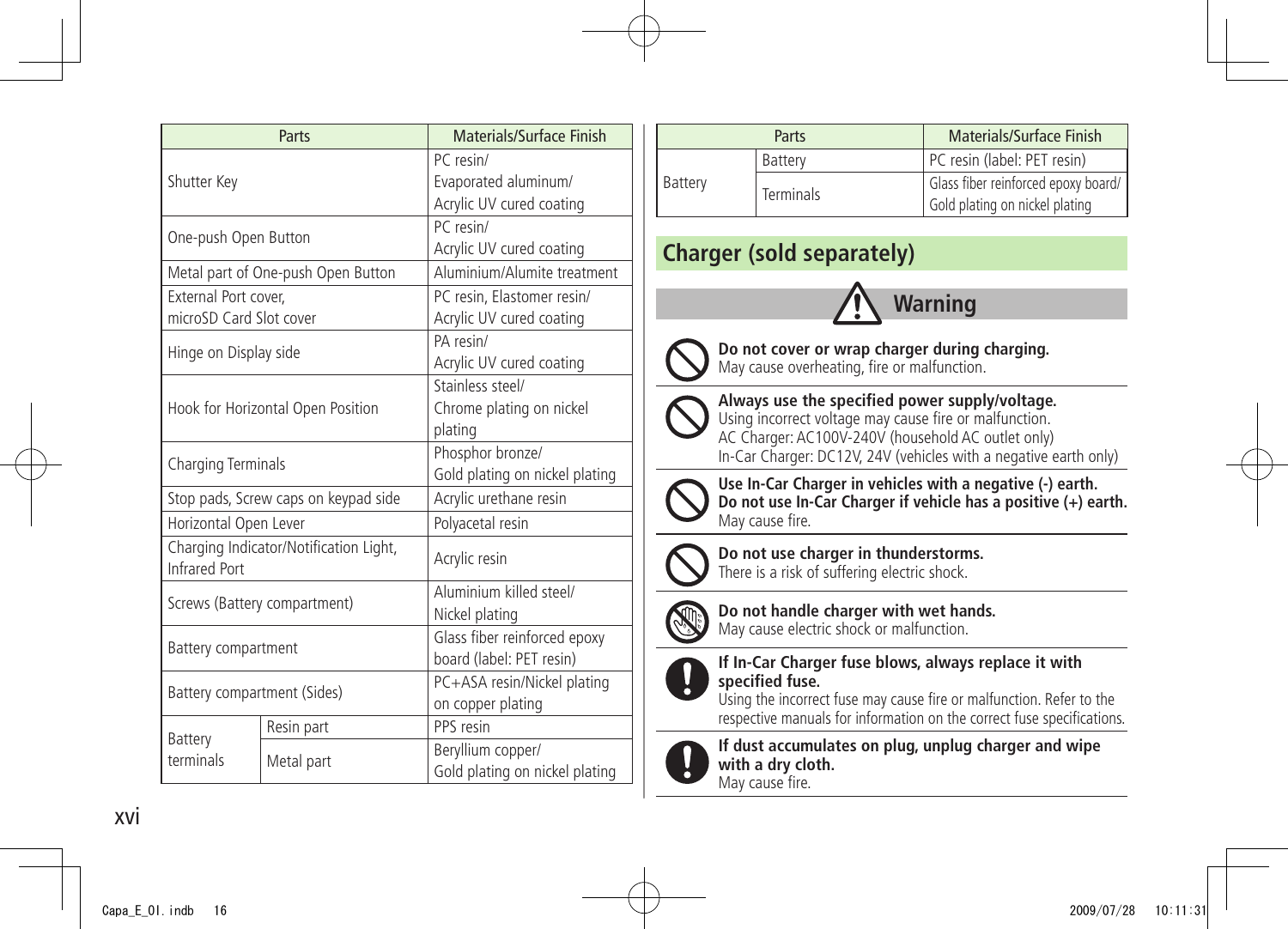

**When plugging charger into outlet, keep conductive materials (pencil lead, metal parts, necklaces, hair pins, etc.) away from Desktop Holder terminals or charger plug/terminals and plug charger firmly into outlet.** May cause electric shock, short-circuit or fire.



**Unplug AC Charger during periods of disuse.** May cause electric shock, fire or malfunction.



**If liquid such as water or pet urine get into charger, unplug it immediately.**

May cause electric shock, smoke emission or fire.





**Pull charger (not cord) to unplug charger.**

Pulling on the cord may damage the cord and cause electric shock or fire.



**Always unplug charger before cleaning it. OFS** May result in electric shock.

### **Near Electronic Medical Equipment**



**This section is based on "Guidelines on the Use of Radio Communications Equipment such as Cellular Telephones and Safeguards for Electronic Medical Equipment" (Electromagnetic Compatibility Conference, April 1997) and "Report of Investigation of the Effects of Radio Waves on Medical Equipment, etc." (Association of Radio Industries and Businesses, March 2001).**



#### **If you use an implantable cardiac pacemaker or cardioverter defibrillator, keep handset more than 22 cm away from the implant at all times.**

Handset radio waves may affect implantable cardiac pacemaker or cardioverter defibrillator operations.

#### **Persons using electronic medical equipment outside medical facilities should consult the vendor about possible radio wave effects.**

Handset radio waves may affect electronic medical equipment operations.



#### **Observe the following in medical facilities. Handset radio waves may affect electronic medical equipment.**

- Do not take handset into operating rooms, Intensive Care Units or Coronary Care Units.
- $\bullet$  Turn off handset inside hospital wards.
- Turn off handset even outside hospital wards (in hospital lobbies, etc.); electronic medical equipment may be in use nearby.
- Where a medical facility has specific instructions prohibiting the carrying and use of mobile phones, observe those instructions strictly.



#### **Turn off handset in crowded places such as rush hour trains; implantable cardiac pacemakers or cardioverter defibrillators may be in use nearby.**

Handset radio waves may affect implantable cardiac pacemaker or cardioverter defibrillator operations.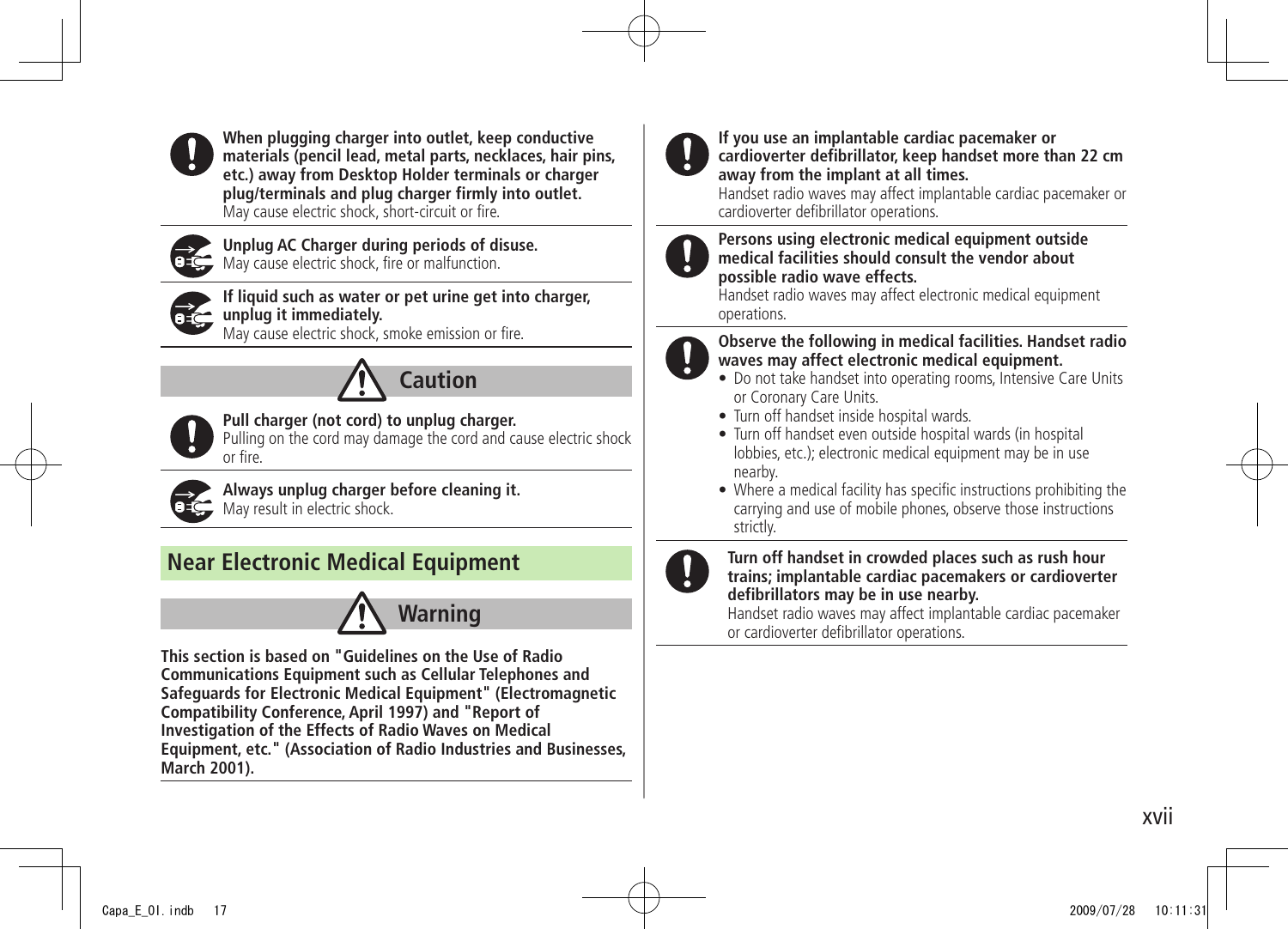## <span id="page-17-0"></span>**Handling Precautions**

#### **General Notes**

- **SoftBank is not liable for damages from accidental loss/ alteration/repair of handset/microSD Card information (Phone Book entries, image/sound files, etc.). Back-up important information.**
- **Handset transmissions may be disrupted inside buildings, tunnels or underground, or when moving into/out of such places.**
- **Use handset without disturbing others.**
- **Handsets are radios as stipulated by the Radio Law. Under the Radio Law, handsets must be submitted for inspection upon request.**
- **Handset use near landlines, TVs or radios may cause interference.**
- **Read microSD Card manual beforehand for proper use.**

#### ● **Beware of eavesdropping.**

Digital signals reduce interception, however transmissions may be overheard. Deliberate/accidental interception of communications constitutes eavesdropping.

"eavesdropping" means radio communication is received by another receiver deliberately or accidentally.

● **Be cautious of unsafe websites. Take extra precautions especially when posting personal information on websites.**

#### **Electromagnetic Waves**

● **For body worn operation, this mobile phone has been tested and meets RF exposure guidelines when used with an accessory containing no metal and positioning the handset a minimum 15 mm from the body. Use of other accessories may not ensure compliance with RF exposure guidelines.**

### **FCC Notice**

- **This device complies with part 15 of the FCC Rules. Operation is subject to the following two conditions:**
	- (1) This device may not cause harmful interference, and (2) this device must accept any interference received, including interference that may cause undesired operation.
- **Changes or modifications not expressly approved by the manufacturer responsible for compliance could void the user's authority to operate the equipment.**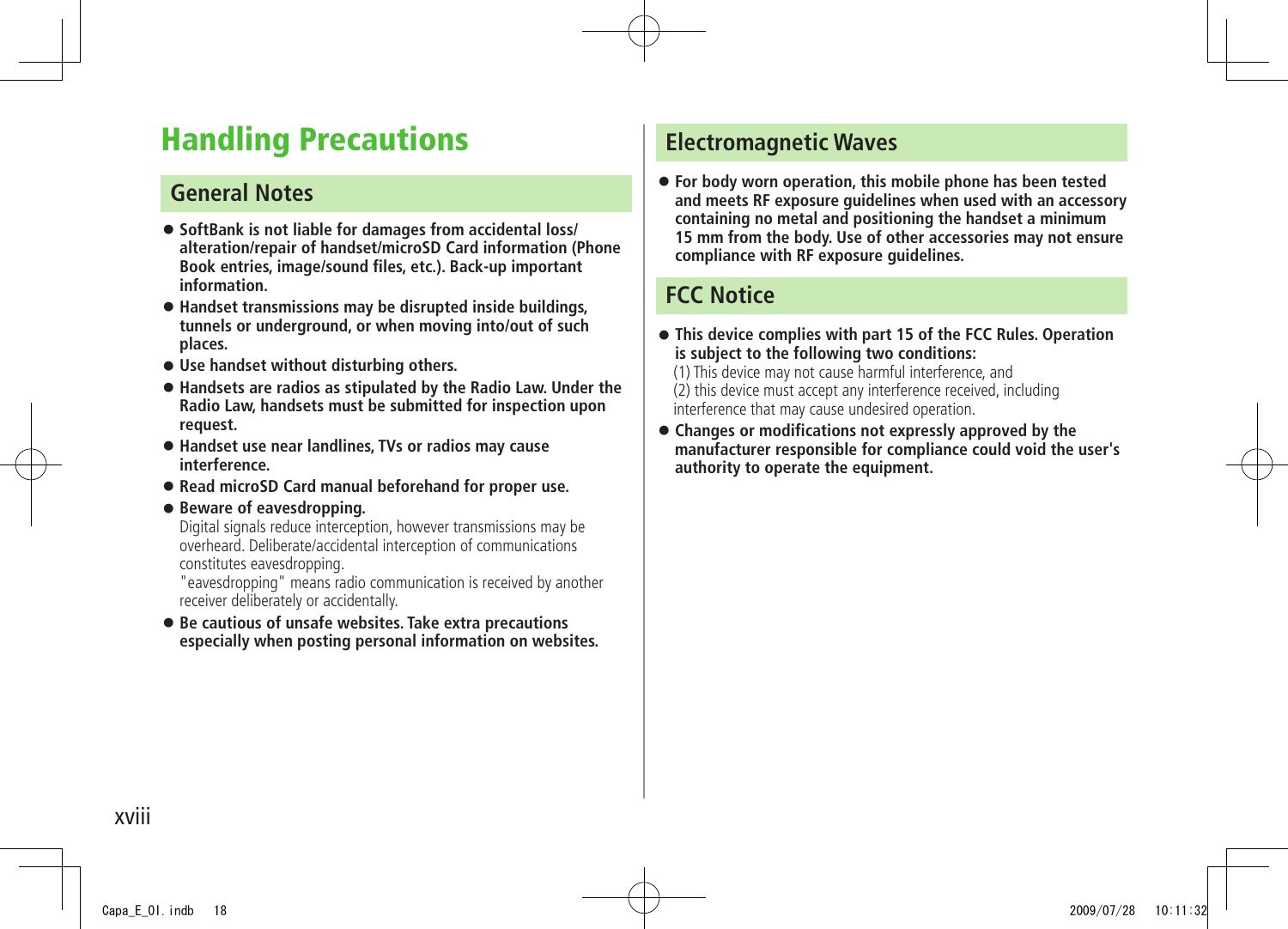#### **FCC RF Exposure Information**

Your handset is a radio transmitter and receiver. It is designed and manufactured not to exceed the emission limits for exposure to radio frequency (RF) energy set by the Federal Communications Commission of the U.S. Government.

The guidelines are based on standards that were developed by independent scientific organization through periodic and thorough evaluation of scientific studies. The standards include a substantial safety margin designed to assure the safety of all persons, regardless of age and health. The exposure standard for wireless handsets employs a unit of measurement known as the Specific Absorption Rate, or SAR. The SAR limit set by the FCC is 1.6 W/kg. The tests are performed in positions and locations (e.g. at the ear and worn on the body) as required by the FCC for each model.

The highest SAR value for this model handset as reported to the FCC when tested for use at the ear is 0.788 W/kg, and when worn on the body in a holder or carry case, is 0.335 W/kg.

Body-worn Operation; This device was tested for typical body-worn operations with the back of the handset kept 1.5 cm from the body. To maintain compliance with FCC RF exposure requirements, use accessories that maintain a 1.5 cm separation distance between the user's body and the back of the handset. The use of beltclips, holsters and similar accessories should not contain metallic components in its assembly. The use of accessories that do not satisfy these requirements may not comply with FCC RF exposure requirements, and should be avoided. The FCC has granted an Equipment Authorization for this model handset with all reported SAR levels evaluated as in compliance with the FCC RF emission guidelines. SAR information on this model handset is on file with the FCC and can be found under the Display Grant section of http://www.fcc.gov/oet/ea/ after searching on FCC ID UCE209017A. Additional information on Specific Absorption Rates (SAR) can be found on the Cellular Telecommunications & Internet Association (CTIA) website at http://www.phonefacts.net.

#### **European RF Exposure Information**

Your mobile device is a radio transmitter and receiver. It is designed not to exceed the limits for exposure to radio waves recommended by international guidelines. These guidelines were developed by the independent scientific organization ICNIRP and include safety margins designed to assure the protection of all persons, regardless of age and health. The guidelines use a unit of measurement known as the Specific Absorption Rate, or SAR. The SAR limit for mobile devices is 2 W/kg and the highest SAR value for this device when tested at the ear was 0.820 W/kg\*. As mobile devices offer a range of functions, they can be used in other positions, such as on the body as described in this user guide\*\*. In this case, the highest tested SAR value is 0.397 W/kg. As SAR is measured utilizing the devices highest transmitting power the actual SAR of this device while operating is typically below that indicated above. This is due to automatic changes to the power level of the device to ensure it only uses the minimum level required to reach the network.

The World Health Organization has stated that present scientific information does not indicate the need for any special precautions for the use of mobile devices. They note that if you want to reduce your exposure then you can do so by limiting the length of calls or using a hands-free device to keep the mobile phone away from the head and body.

\*The tests are carried out in accordance with international guidelines for testing.

\*\* Please see Electromagnetic Waves on page xviii for important notes regarding body worn operation.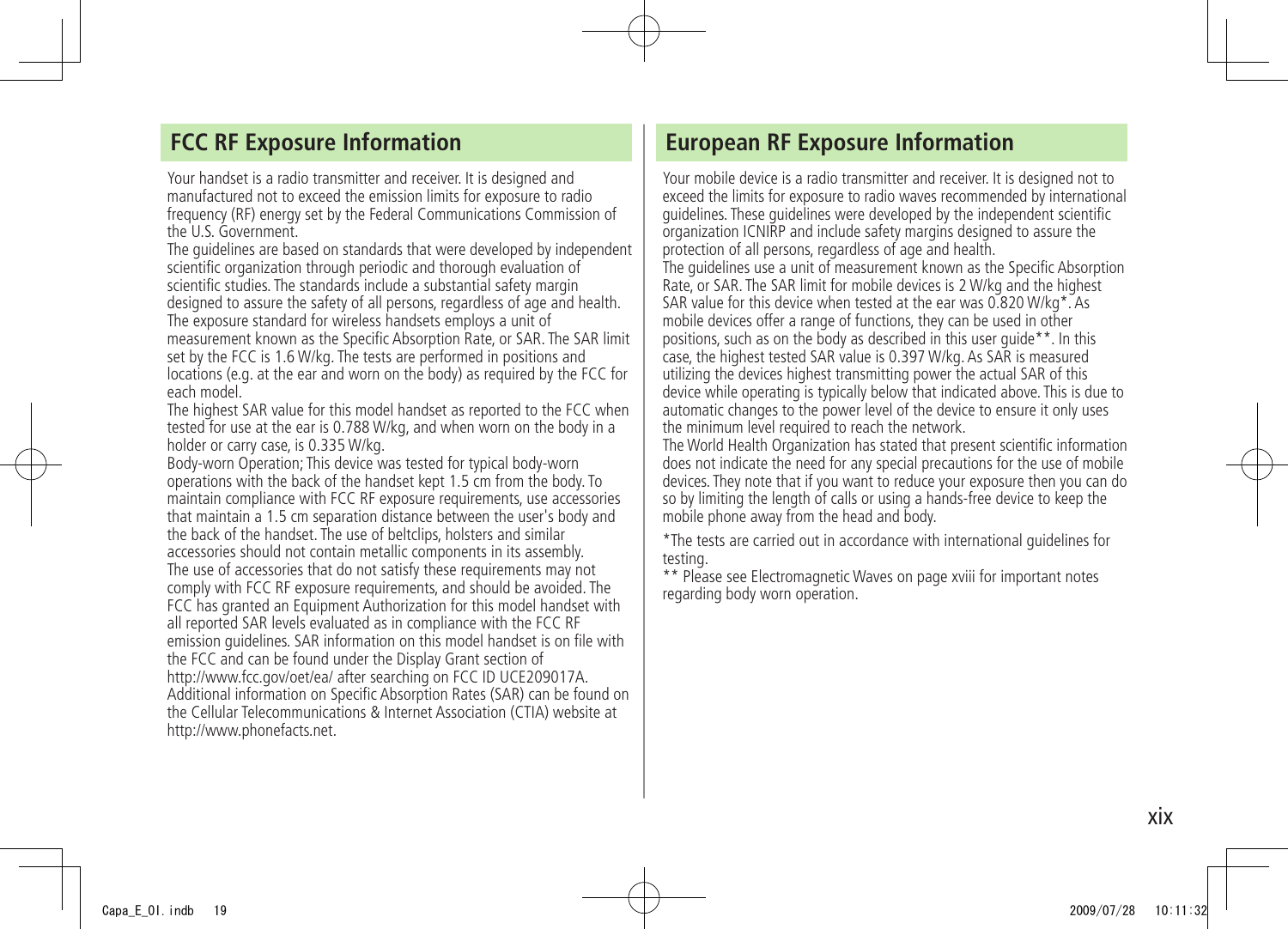### **Declaration of Conformity**

# CE0168

**We, Panasonic Mobile Communications Development of Europe Ltd., declare that SoftBank 931P conforms with the essential and other relevant requirements of the directive 1999/5/EC. A declaration of conformity to this effect can be found at http://panasonic.net/pmc/support/index.html**

- **This product is only intended for sale in Japan.**
- **Compliance to the European RTTE directive applies to: SoftBank 931P handset, Battery (PMBAP1) and AC Charger (SoftBank ZTDAA1).**

#### **Handset Care**

- **931P is not waterproof. Avoid exposure to liquids and high humidity.**
	- **•** Do not expose handset to precipitation.
	- **•** Air conditioned air may cause condensation, resulting in corrosion.
	- Do not put handset in damp places like bathrooms.
	- On the beach, keep handset away from sun and surf.
	- **•** Perspiration in handset may cause malfunction.
- **If handset is left with no battery or an exhausted one, data may be altered/lost. SoftBank is not liable for any resulting damages.**
- **Use handset within temperatures of 5°C to 35°C and humidity 35% to 85%. Avoid extreme temperatures/direct sunlight.**
- **Handset may become warm during use or charging. This is not malfunction.**
- **Exposing lens to direct sunlight may damage color filter and affect image color.**
- **Soiled terminals may cause poor connection. If the terminals are dirty, use a dry cloth or cotton swab to wipe them clean.**
- **Clean handset with dry, soft cloth. Using alcohol, thinner, etc. may damage it.**
- **Avoid forceful rubbing or scratching handset displays.**
- **Do not subject handset to excessive force.**
	- Do not sit down with handset in a back pocket.
	- **t** Do not place heavy objects on a bag with handset inside.
- **Do not remove nameplate from handset; doing so invalidates warranty.**
- **Always turn off handset before removing battery. If battery is removed while saving or sending mail, data may be altered or lost.**
- **LCD is manufactured with high precision technology, however, some pixels may appear darker/brighter.**
- **Connect only specified products to External Port.**
- **While walking, moderate headphone volume to make sounds around you audible and help avoid accidents.**
- **When holding handset in use, do not cover Speaker.**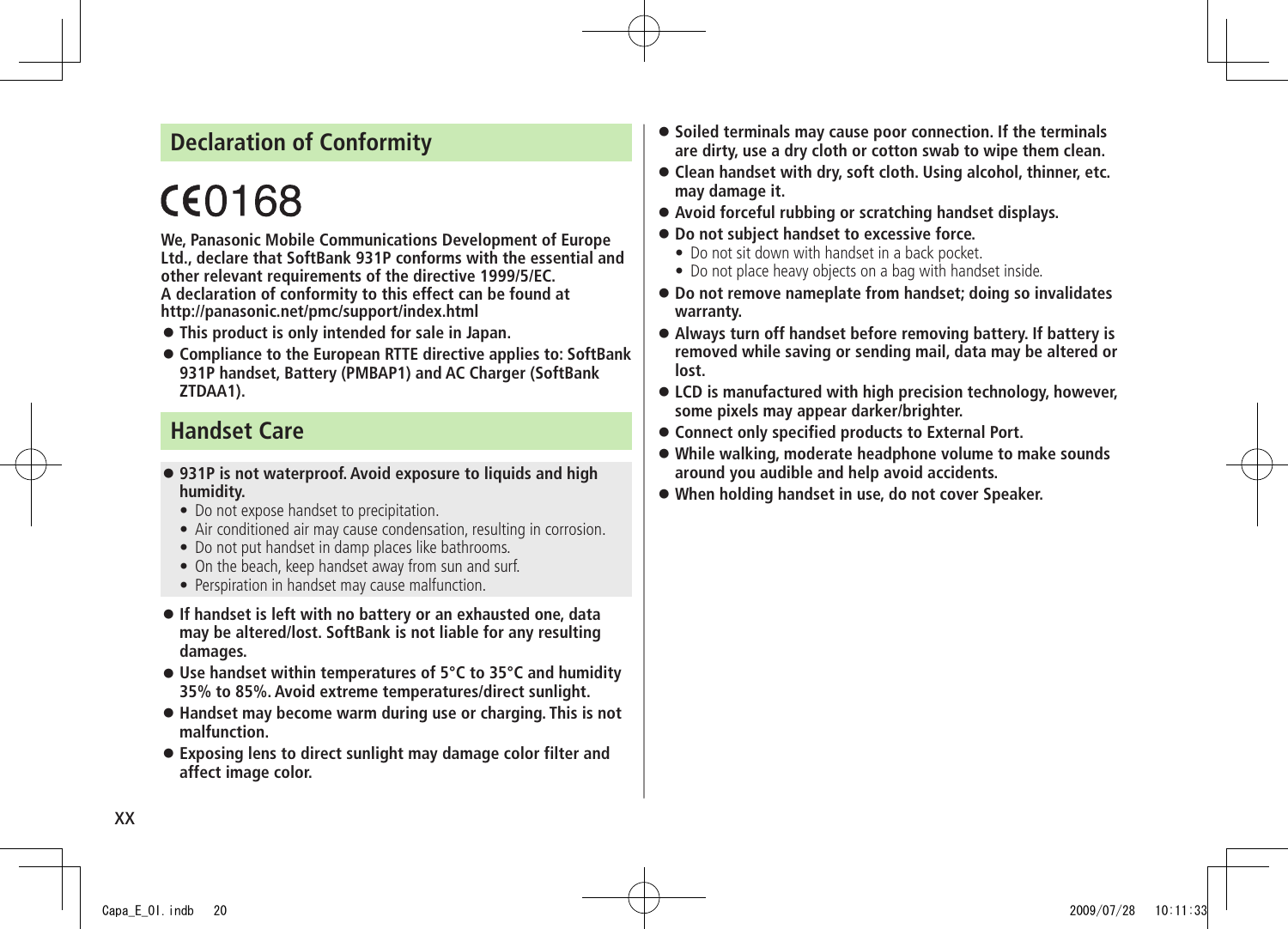#### <span id="page-20-0"></span>**Function Usage Limits**

**These functions are disabled after handset replacement/upgrade or service cancellation: Camera; Digital TV; Music Player; S! Appli; Lifestyle-Appli.**

**After a period of disuse, these functions may become unusable.**

### **Mobile Camera**

- **Be sure to observe proper etiquette when using the camera.**
- **Do not expose the camera lens to direct sunlight. Concentrated sunlight through the lens may cause the handset to malfunction.**
- **Be sure to try taking and previewing pictures before using the camera on important occasions like wedding ceremonies.**
- **Do not commercially use or transfer pictures taken with the camera without the permission of the copyright holder (photographer), except for personal use.**
- **Do not use the camera in locations where taking photos and recording videos are prohibited.**

## **Copyrights and Others**

### **Right of Portrait**

**Portrait right is the right of an individual to refuse to be photographed by others and protects from the unauthorized publication or use of an individual's photograph by others. Right of personality is a portrait right applicable to all citizens and right of publicity is a portrait right (property right) designed to protect celebrities' interests. Be careful when taking pictures with the handset camera. Photographing, publicizing and distributing photographs of citizens and celebrities without permission are illegal.**

### **Copyrights**

**Sounds, images, computer programs, databases, other copyrighted materials, their respective works and copyright holders are protected by copyright laws. Duplicated materials are limited to private use only. If duplications (including conversion of data types), modifications, transfer of duplicates or distribution on networks are made without permission of copyright holders, this constitutes "Literary Piracy" and "Infringement of Copyright Holder Rights" and a criminal action for reparations and criminal punishment may be filed. If duplicates are made using handset, please observe the copyright laws. Materials captured with handset camera are also subject to the above.**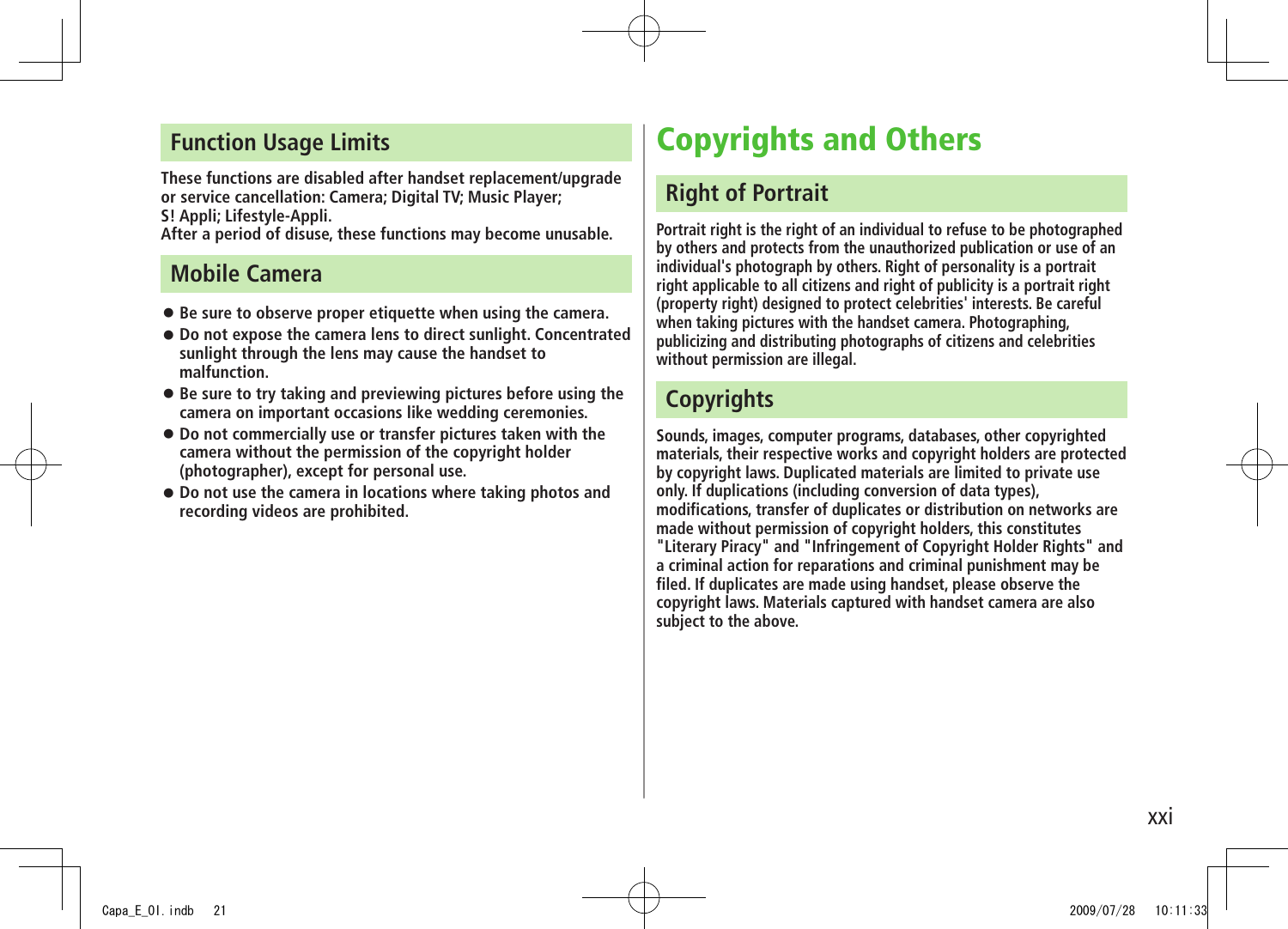**This product is licensed under the MPEG-4 patent portfolio license, AVC patent portfolio license and VC-1 patent portfolio license for the personal and non-commercial use of a consumer to (i) encode video in compliance with the MPEG-4 Visual Standard, AVC Standard and VC-1 Standard ("MPEG-4/AVC/VC-1 Video") and/or**

**(ii) decode MPEG-4/AVC/VC-1 Video that was encoded by a consumer engaged in a personal and non-commercial activity and/or was obtained from a licensed video provider licensed to provide MPEG-4/AVC/VC-1 video.**

**No license is granted or implied for any other use.** 

**Additional information may be obtained from MPEG LA, L.L.C. See http://www.mpegla.com.**

**MPEG Layer-3 audio coding technology licensed from Fraunhofer IIS and Thomson.**

**This product is protected by certain intellectual property rights of Microsoft Corporation and third parties. Use or distribution of such technology outside of this products is prohibited without a license from Microsoft or an authorized Microsoft subsidiary and third parties.**

**Windows Media® , Microsoft® , Windows® and Windows Vista® are trademarks or registered trademarks of Microsoft Corporation in the United States and other countries.**

**The abbreviations used for respective operating systems (Japanese version) in this guide are as shown below: Windows Vista® is the abbreviation of Windows Vista® (Home Basic, Home Premium, Business, Enterprise, and Ultimate). Windows® XP is the abbreviation of Microsoft® Windows® XP Professional operating system or Microsoft® Windows® XP Home Edition operating system.**

**Microsoft Windows operating system is abbreviated as "Windows" in this guide.**

**Java and all Java-based trademarks and logos are trademarks or registered trademarks of Sun Microsystems, Inc. in the U.S. and other countries.**



**Aplix, microJBlend and JBlend, and all Aplix-or JBlend-related trademarks and logos are trademarks or registered trademarks of Aplix Corporation in the U.S., Japan and other countries.**

**OKAO Vision is used for multiple face detection to improve camera AF. OKAO is a registered trademark or trademark of OMRON Corporation in JAPAN and other countries.**

**BookSurfing® is a registered trademark of CELSYS Inc., Voyager Japan, Inc. and INFOCITY Inc.**

**QR Code is a registered trademark of DENSO WAVE INCORPORATED.**

**microSDHC Logo is a trademark. Micico** ciá

**Chaku-Uta® and Chaku-Uta Full® are registered trademarks of Sony Music Entertainment (Japan) Inc.**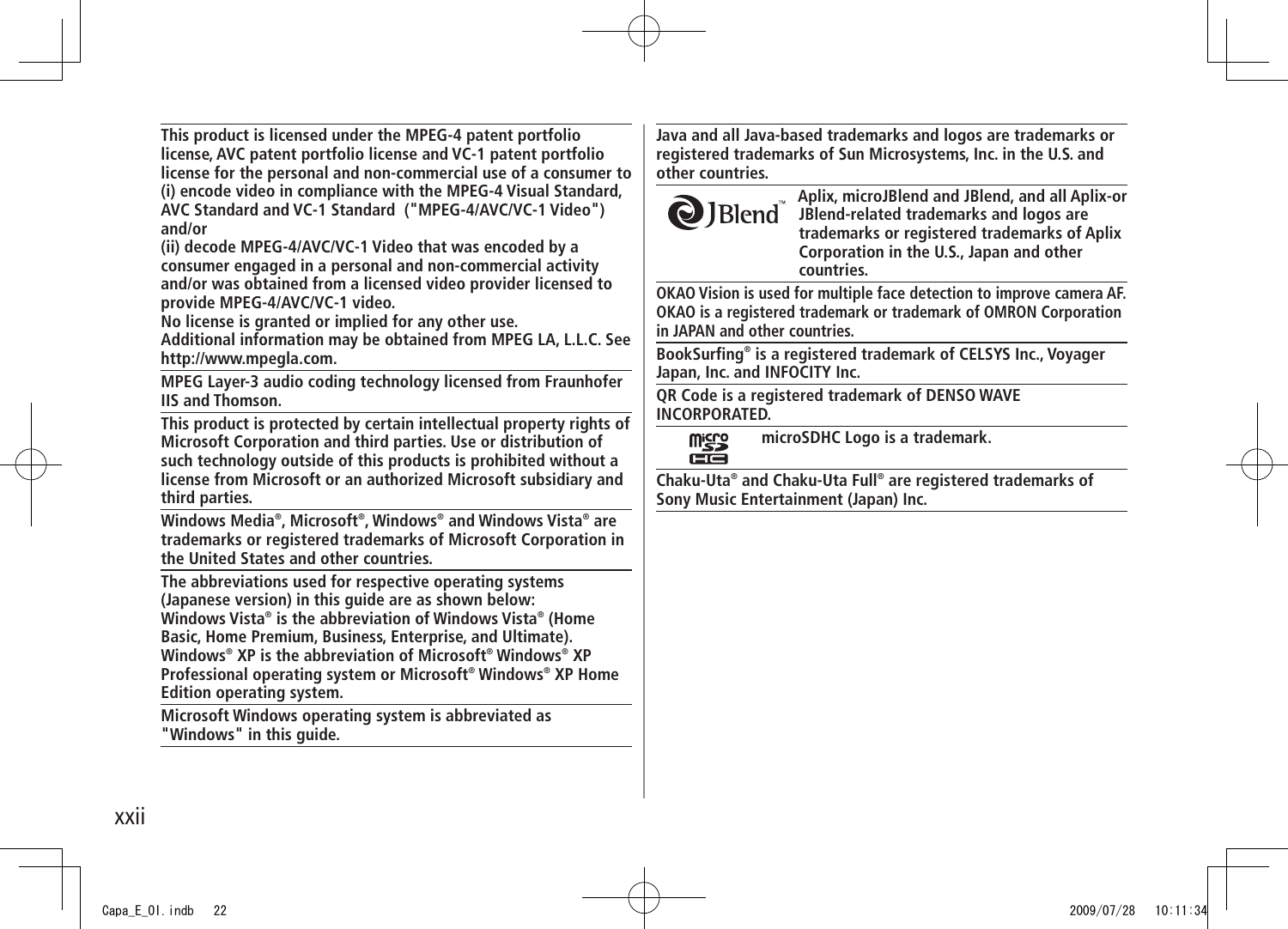**This product is protected by certain intellectual property rights of Microsoft Corporation. Use or distribution of such technology outside of this product is prohibited without a license from Microsoft or an authorized Microsoft subsidiary. Content providers are using the digital rights management technology for Windows Media contained in this device ("WM-DRM") to protect the integrity of their content ("Secure Content") so that their intellectual property, including copyright, in such content is not misappropriated. This device uses WM-DRM Software to play Secure Content ("WM-DRM Software"). If the security of the WM-DRM Software in this device has been compromised, owners of Secure Content ("Secure Content Owners") may request that Microsoft revoke the WM-DRM Software's right to acquire new licenses to copy, display and/or play Secure Content. Revocation does not alter the WM-DRM Software's ability to play unprotected content. A list of Revoked WM-DRM Software is sent to your device whenever you download a license for Secure Content from the Internet or from a PC. Microsoft may, in conjunction with such license, also download revocation lists onto your device on behalf of Secure Content Owners.**

**This product contains software licensed complying with GNU General Public License (GPL), GNU Lesser General Public License (LGPL), etc. For more details, see the bundled "**GPL/LGPL 等適用ソフト ウェアのライセンスについて**" leaflet.**



**Bluetooth® is a registered trademark of the Bluetooth SIG, Inc.**

**The Bluetooth word mark and logos are owned by the Bluetooth SIG, Inc. and any use of such marks by Panasonic Mobile Communications Co., Ltd. is under license.**

**Other trademarks and trade names are those of their respective owners.**

**This product is loaded with Bluetooth™ Stack for Embedded Systems Spec 2.0 by Toshiba Corp.**

**Powered by MascotCapsule®**

**MascotCapsule® is a registered trademark of HI CORPORATION © 2009 HI CORPORATION. All Rights Reserved.**

**The image stabilization technology utilized is PhotoSolid, a product of Morpho, Inc.**

**PhotoSolid is the registered trademark of Morpho, Inc. in Japan and other countries.**

**FeliCa is a contactless IC card technology developed by Sony Corporation.**

**FeliCa is a registered trademark of Sony Corporation.**

 **is a registered trademark of FeliCa Networks, Inc.**

**"Osaifu-Keitai" is a registered trademark of NTT DoCoMo, Inc. in Japan.**



**This product contains NetFront Mobile Client Suite of ACCESS CO., LTD. ACCESS and NetFront are trademarks or registered trademarks of ACCESS CO., LTD. in the United States, Japan and other countries. ©2008 ACCESS CO., LTD. All rights reserved.**

**This software is based in part on the work of the Independent JPEG Group.**

**This product contains Browser module under licence from ACCESS CO., LTD. and NTT DoCoMo, Inc.**

**IrFront is a trademark or registered trademark of ACCESS CO., LTD. in Japan and other countries.**

**The IrDA Feature Trademark is owned by the Infrared Data Association and used under license therefrom.**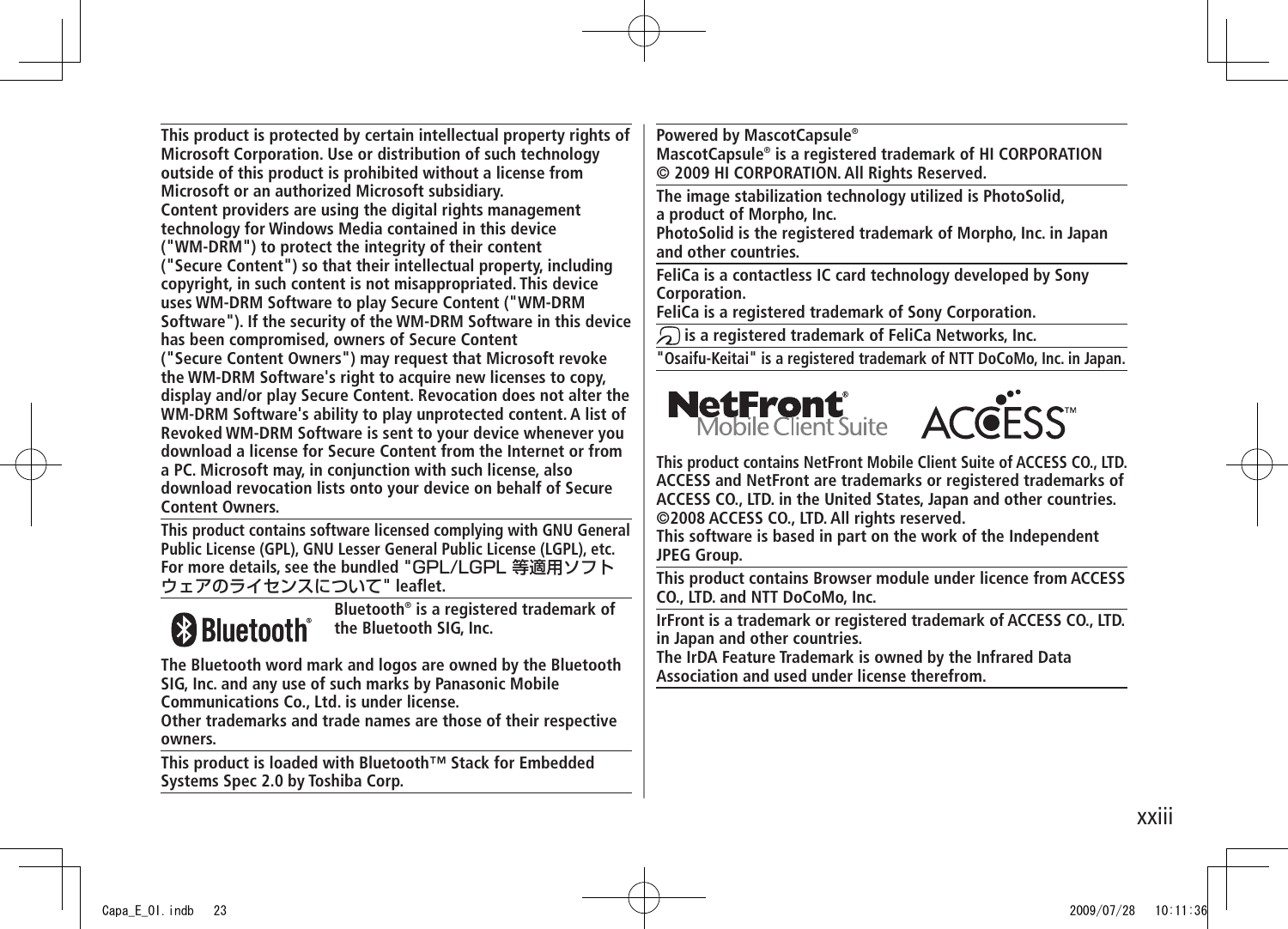| This product contains Adobe® Flash® Lite™<br><b>Player under license from Adobe Systems</b><br>Incorporated.<br><b>ADOBE®</b><br>Copyright© 1996-2008 Adobe Macromedia<br><b>FLASH</b> <sup>*</sup> I<br>Software LLC. All rights reserved.<br>Adobe, Flash and Flash Lite are either<br><b>ENABLED</b><br>registered trademarks or trademarks of<br>Adobe Systems Incorporated in the United<br>States and/or other countries. | The frequency band used for the Bluetooth <sup>®</sup> function of 931P is<br>shared with other industrial, scientific or medical equipment<br>(microwave ovens, etc.), and used at premises radio stations,<br>amateur radio station, etc. (hereinafter "other radio stations").<br>1 Before using the Bluetooth <sup>®</sup> function, visually check that there<br>are no other radio stations sharing the same frequency band<br>nearby.<br>2 Should interference occur between 931P and other radio<br>stations, move to another place or stop the Bluetooth <sup>®</sup> function |
|---------------------------------------------------------------------------------------------------------------------------------------------------------------------------------------------------------------------------------------------------------------------------------------------------------------------------------------------------------------------------------------------------------------------------------|-----------------------------------------------------------------------------------------------------------------------------------------------------------------------------------------------------------------------------------------------------------------------------------------------------------------------------------------------------------------------------------------------------------------------------------------------------------------------------------------------------------------------------------------------------------------------------------------|
| "SOFTBANK," SOFTBANK's equivalent in Japanese, and the<br>SOFTBANK logo are trademarks or registered trademarks of<br>SOFTBANK CORP. in Japan and in other countries.                                                                                                                                                                                                                                                           | (stop the transmission) immediately.<br>3 For additional information and support, contact us at the<br>following number.                                                                                                                                                                                                                                                                                                                                                                                                                                                                |
| S! Mail, Navi Appli, S! Appli, MOBILE WIDGET, Graphic Mail are<br>trademarks or registered trademarks of SOFTBANK MOBILE Corp.                                                                                                                                                                                                                                                                                                  | <b>SoftBank Mobile Customer Center;</b><br>From a SoftBank handset, call toll free at 157 for General<br>Information.<br>From landlines, see 3P.19-34 "Customer Service".                                                                                                                                                                                                                                                                                                                                                                                                               |
| Yahoo! and the "Yahoo!" or "Y!" logos are trademarks and/or<br>registered trademarks of Yahoo! Inc. in the US.                                                                                                                                                                                                                                                                                                                  |                                                                                                                                                                                                                                                                                                                                                                                                                                                                                                                                                                                         |
| This product is manufactured or sold under license from<br><b>InterDigital Technology Corporation.</b>                                                                                                                                                                                                                                                                                                                          | This radio equipment operates in the 2.4 GHz band<br>2.4 FH 1<br>using the FH-SS modulation, and its maximum<br>communication distance is 10m.                                                                                                                                                                                                                                                                                                                                                                                                                                          |
|                                                                                                                                                                                                                                                                                                                                                                                                                                 | Other company and product names mentioned herein are<br>trademarks or registered trademarks of their respective owners.                                                                                                                                                                                                                                                                                                                                                                                                                                                                 |
|                                                                                                                                                                                                                                                                                                                                                                                                                                 | The software contained in 931P is copyrighted material;<br>copyright, moral right and other related rights are protected by<br>copyright laws. Do not copy, modify, alter, disassemble, decompile<br>or reverse-engineer the software, and do not separate it from<br>hardware in whole or part.                                                                                                                                                                                                                                                                                        |
|                                                                                                                                                                                                                                                                                                                                                                                                                                 | "One-push Open™" is a trademark of Panasonic Corporation.                                                                                                                                                                                                                                                                                                                                                                                                                                                                                                                               |
|                                                                                                                                                                                                                                                                                                                                                                                                                                 |                                                                                                                                                                                                                                                                                                                                                                                                                                                                                                                                                                                         |
|                                                                                                                                                                                                                                                                                                                                                                                                                                 |                                                                                                                                                                                                                                                                                                                                                                                                                                                                                                                                                                                         |
|                                                                                                                                                                                                                                                                                                                                                                                                                                 |                                                                                                                                                                                                                                                                                                                                                                                                                                                                                                                                                                                         |